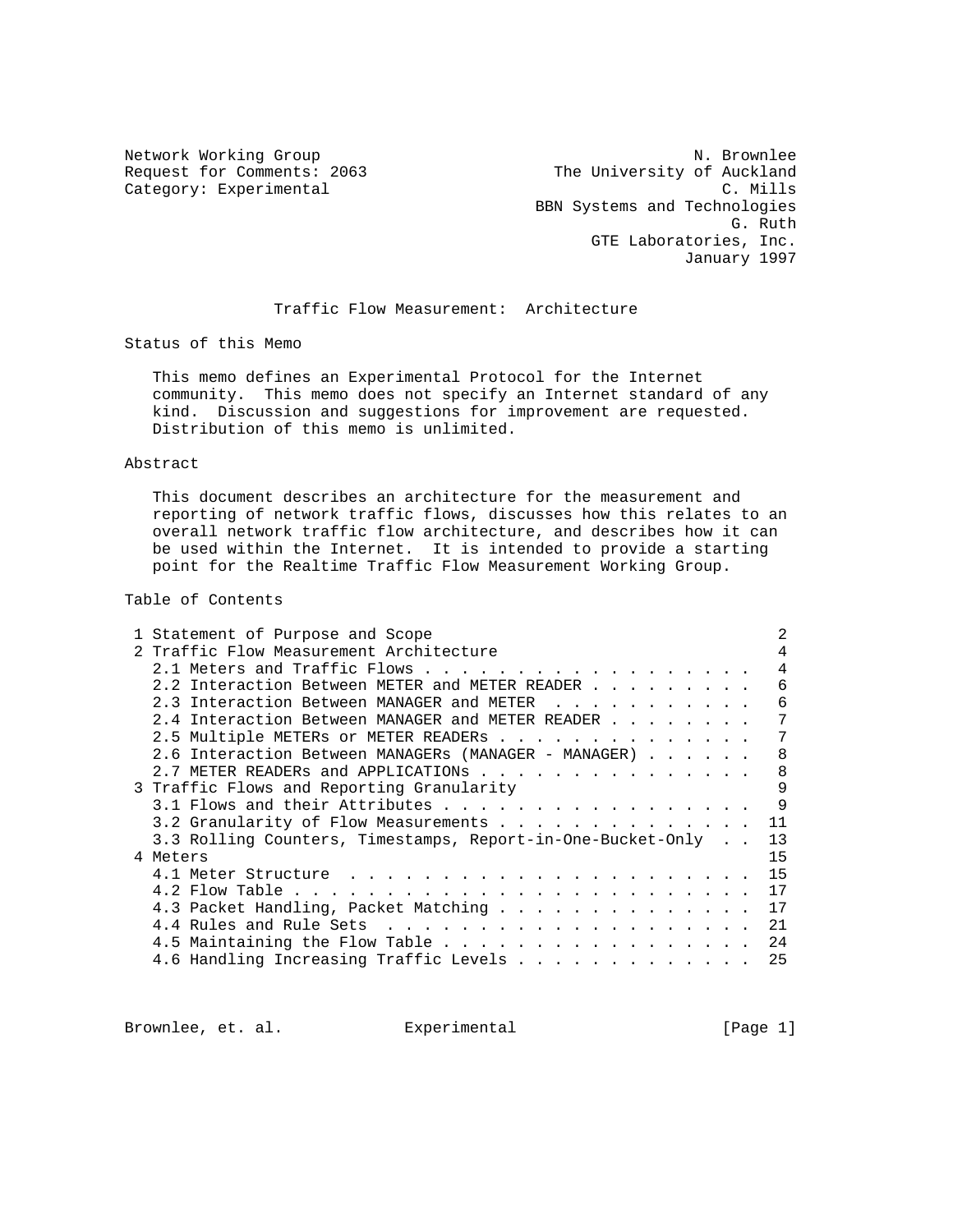| 5 Meter Readers                                                   | 26 |
|-------------------------------------------------------------------|----|
| 5.1 Identifying Flows in Flow Records                             | 26 |
| 5.2 Usage Records, Flow Data Files                                | 27 |
| 5.3 Meter to Meter Reader: Usage Record Transmission              | 27 |
| 6 Managers                                                        | 28 |
| 6.1 Between Manager and Meter: Control Functions                  | 28 |
| 6.2 Between Manager and Meter Reader: Control Functions           | 29 |
|                                                                   | 31 |
|                                                                   | 32 |
| 7 APPENDICES                                                      | 33 |
| 7.1 Appendix A: Network Characterisation                          | 33 |
| 7.2 Appendix B: Recommended Traffic Flow Measurement Capabilities | 34 |
| 7.3 Appendix C: List of Defined Flow Attributes                   | 35 |
| 7.4 Appendix D: List of Meter Control Variables                   | 36 |
| 8 Acknowledgments                                                 | 36 |
| 9 References                                                      | 37 |
| 10 Security Considerations                                        | 37 |
| 11 Authors' Addresses                                             | 37 |

1 Statement of Purpose and Scope

 This document describes an architecture for traffic flow measurement and reporting for data networks which has the following characteristics:

- The traffic flow model can be consistently applied to any protocol/application at any network layer (e.g. network, transport, application layers).
- Traffic flow attributes are defined in such a way that they are valid for multiple networking protocol stacks, and that traffic flow measurement implementations are useful in MULTI-PROTOCOL environments.
- Users may specify their traffic flow measurement requirements in a simple manner, allowing them to collect the flow data they need while ignoring other traffic.
- The data reduction effort to produce requested traffic flow information is placed as near as possible to the network measurement point. This reduces the volume of data to be obtained (and transmitted across the network for storage), and minimises the amount of processing required in traffic flow analysis applications.

Brownlee, et. al. Experimental [Page 2]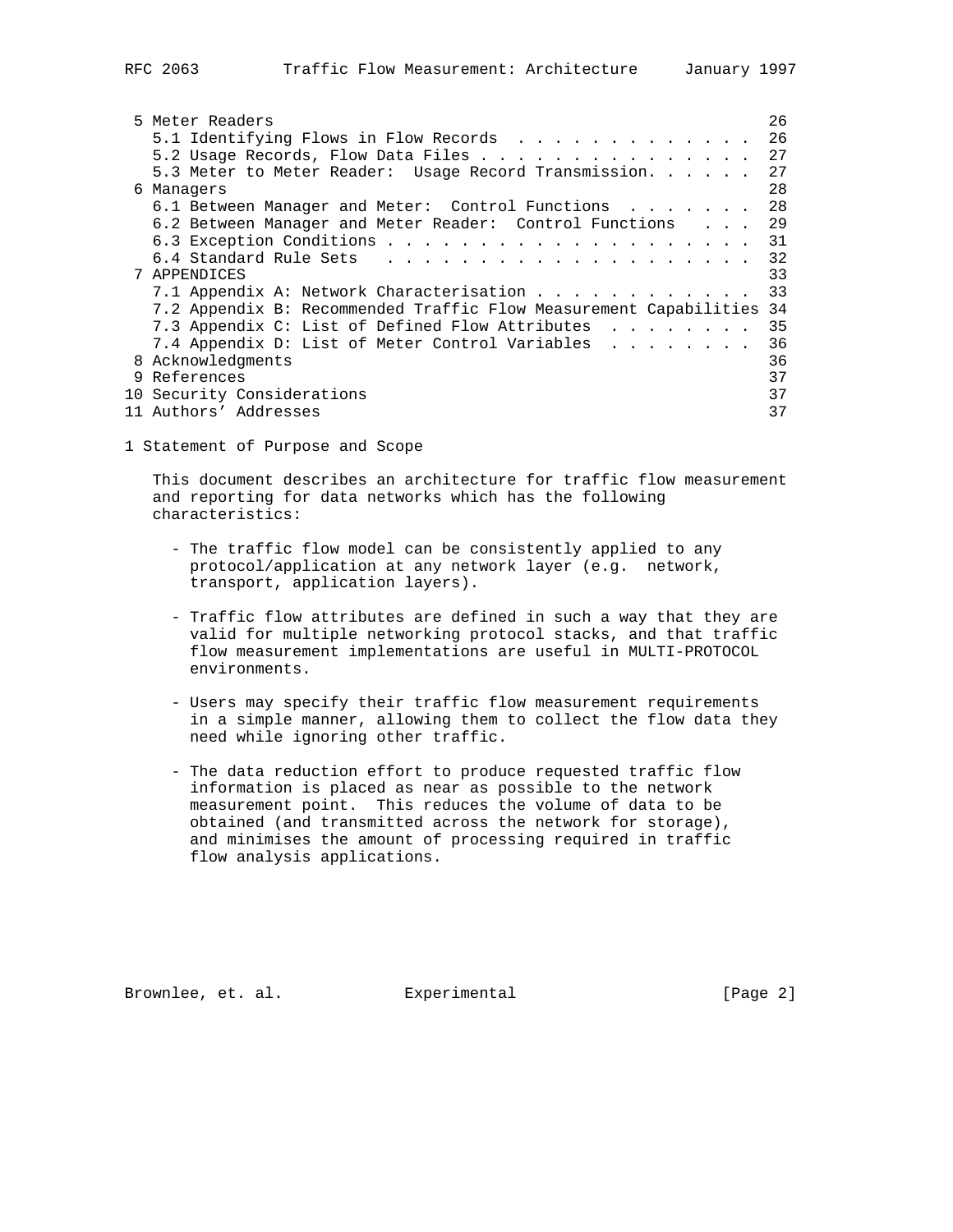The architecture specifies common metrics for measuring traffic flows. By using the same metrics, traffic flow data can be exchanged and compared across multiple platforms. Such data is useful for:

- Understanding the behaviour of existing networks,
- Planning for network development and expansion,
- Quantification of network performance,
- Verifying the quality of network service, and
- Attribution of network usage to users.

 The traffic flow measurement architecture is deliberately structured so that specific protocol implementations may extend coverage to multi-protocol environments and to other protocol layers, such as usage measurement for application-level services. Use of the same model for both network- and application-level measurement may simplify the development of generic analysis applications which process and/or correlate any or all levels of traffic and usage information. Within this docuemt the term 'usage data' is used as a generic term for the data obtained using the traffic flow measurement architecture.

 This document is not a protocol specification. It specifies and structures the information that a traffic flow measurement system needs to collect, describes requirements that such a system must meet, and outlines tradeoffs which may be made by an implementor.

 For performance reasons, it may be desirable to use traffic information gathered through traffic flow measurement in lieu of network statistics obtained in other ways. Although the quantification of network performance is not the primary purpose of this architecture, the measured traffic flow data may be used as an indication of network performance.

 A cost recovery structure decides "who pays for what." The major issue here is how to construct a tariff (who gets billed, how much, for which things, based on what information, etc). Tariff issues include fairness, predictability (how well can subscribers forecast their network charges), practicality (of gathering the data and administering the tariff), incentives (e.g. encouraging off-peak use), and cost recovery goals (100% recovery, subsidisation, profit making). Issues such as these are not covered here.

 Background information explaining why this approach was selected is provided by 'Traffic Flow Measurement: Background' RFC [1].

Brownlee, et. al. Experimental [Page 3]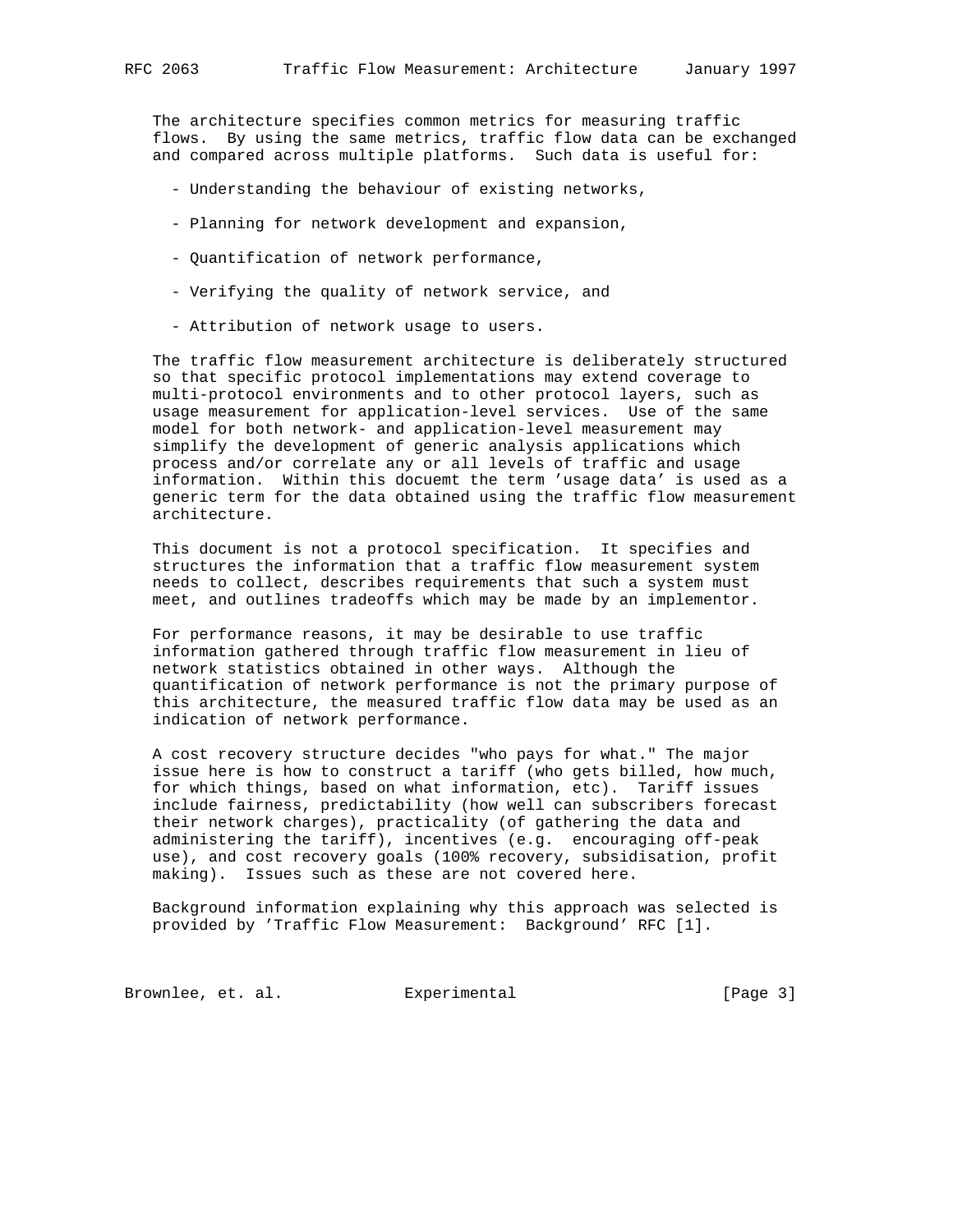2 Traffic Flow Measurement Architecture

 A traffic flow measurement system is used by network Operations personnel for managing and developing a network. It provides a tool for measuring and understanding the network's traffic flows. This information is useful for many purposes, as mentioned in section 1 (above).

 The following sections outline a model for traffic flow measurement, which draws from working drafts of the OSI accounting model [2]. Future extensions are anticipated as the model is refined to address additional protocol layers.

2.1 Meters and Traffic Flows

 At the heart of the traffic measurement model are network entities called traffic METERS. Meters count certain attributes (such as numbers of packets and bytes) and classify them as belonging to ACCOUNTABLE ENTITIES using other attributes (such as source and destination addresses). An accountable entity is someone who (or something which) is responsible for some activitiy on the network. It may be a user, a host system, a network, a group of networks, etc, depending on the granularity specified by the meter's configuration.

 We assume that routers or traffic monitors throughout a network are instrumented with meters to measure traffic. Issues surrounding the choice of meter placement are discussed in the 'Traffic Flow Measurement: Background' RFC [1]. An important aspect of meters is that they provide a way of succinctly aggregating entity usage information.

 For the purpose of traffic flow measurement we define the concept of a TRAFFIC FLOW, which is an artificial logical equivalent to a call or connection. A flow is a portion of traffic, delimited by a start and stop time, that was generated by a particular accountable entity. Attribute values (source/destination addresses, packet counts, byte counts, etc.) associated with a flow are aggregate quantities reflecting events which take place in the DURATION between the start and stop times. The start time of a flow is fixed for a given flow; the end time may increase with the age of the flow.

 For connectionless network protocols such as IP there is by definition no way to tell whether a packet with a particular source/destination combination is part of a stream of packets or not - each packet is completely independent. A traffic meter has, as part of its configuration, a set of 'rules' which specify the flows of interest, in terms of the values of their attributes. It derives attribute values from each observed packet, and uses these to decide

Brownlee, et. al. Experimental [Page 4]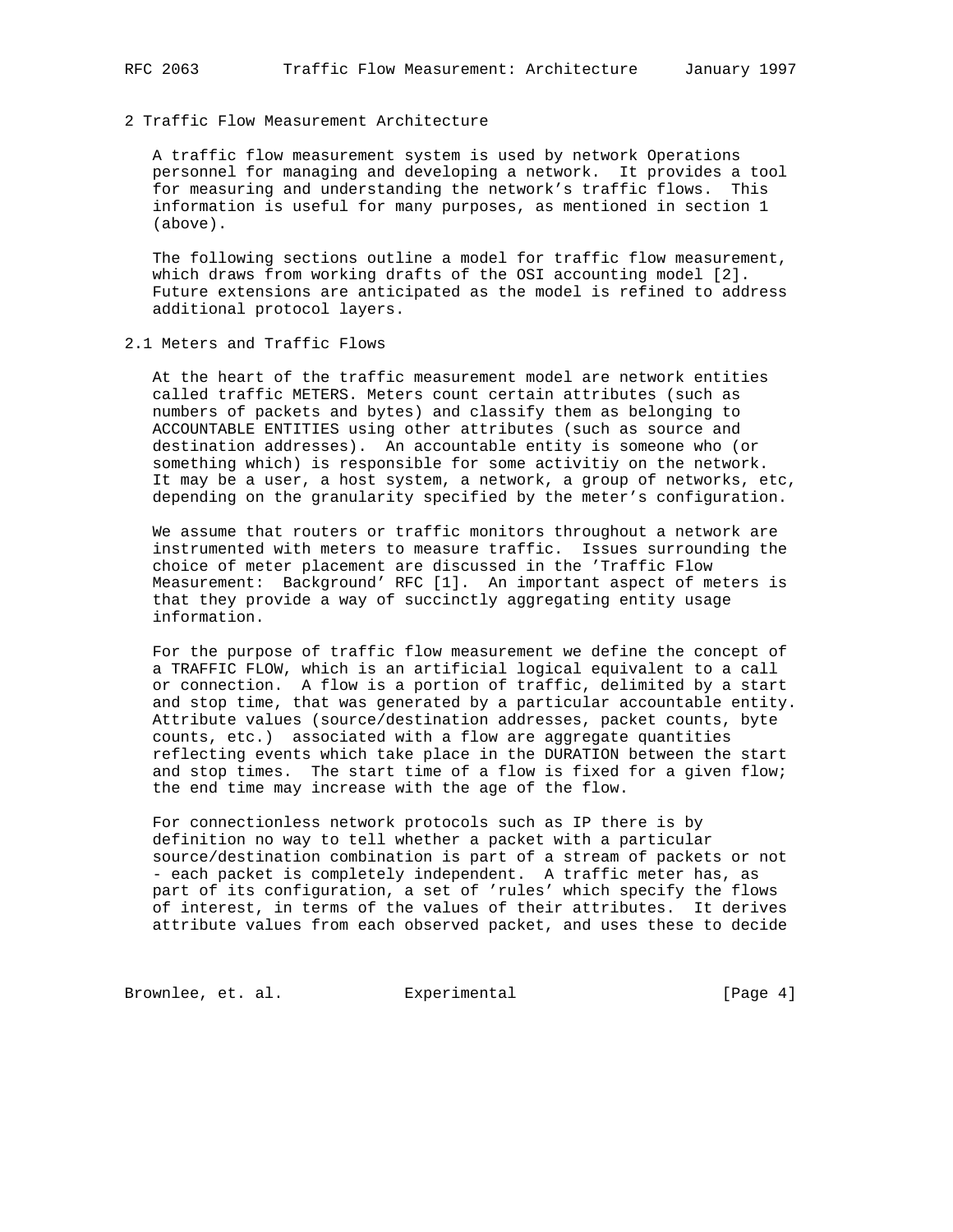which flow they belong to. Classifying packets into 'flows' in this way provides an economical and practical way to measure network traffic and ascribe it to accountable entities.

 Usage information which is not deriveable from traffic flows may also be of interest. For example, an application may wish to record accesses to various different information resources or a host may wish to record the username (subscriber id) for a particular network session. Provision is made in the traffic flow architecture to do this. In the future the measurement model will be extended to gather such information from applications and hosts so as to provide values for higher-layer flow attributes.

 As well as FLOWS and METERS, the traffic flow measurement model includes MANAGERS, METER READERS and ANALYSIS APPLICAIONS, which are explained in following sections. The relationships between them are shown by the diagram below. Numbers on the diagram refer to sections in this document.



- MANAGER: A traffic measurement manager is an application which configures 'meter' entities and controls 'meter reader' entities. It uses the data requirements of analysis applications to determine the appropriate configurations for each meter, and the proper operation of each meter reader. It may well be convenient to combine the functions of meter reader and manager within a single network entity.
- METER: Meters are placed at measurement points determined by network Operations personnel. Each meter selectively records network activity as directed by its configuration settings. It can also aggregate, transform and further process the recorded activity before the data is stored. The processed and stored results are called the 'usage data.'
- METER READER: A meter reader reliably transports usage data from meters so that it is available to analysis applications.

Brownlee, et. al. Experimental [Page 5]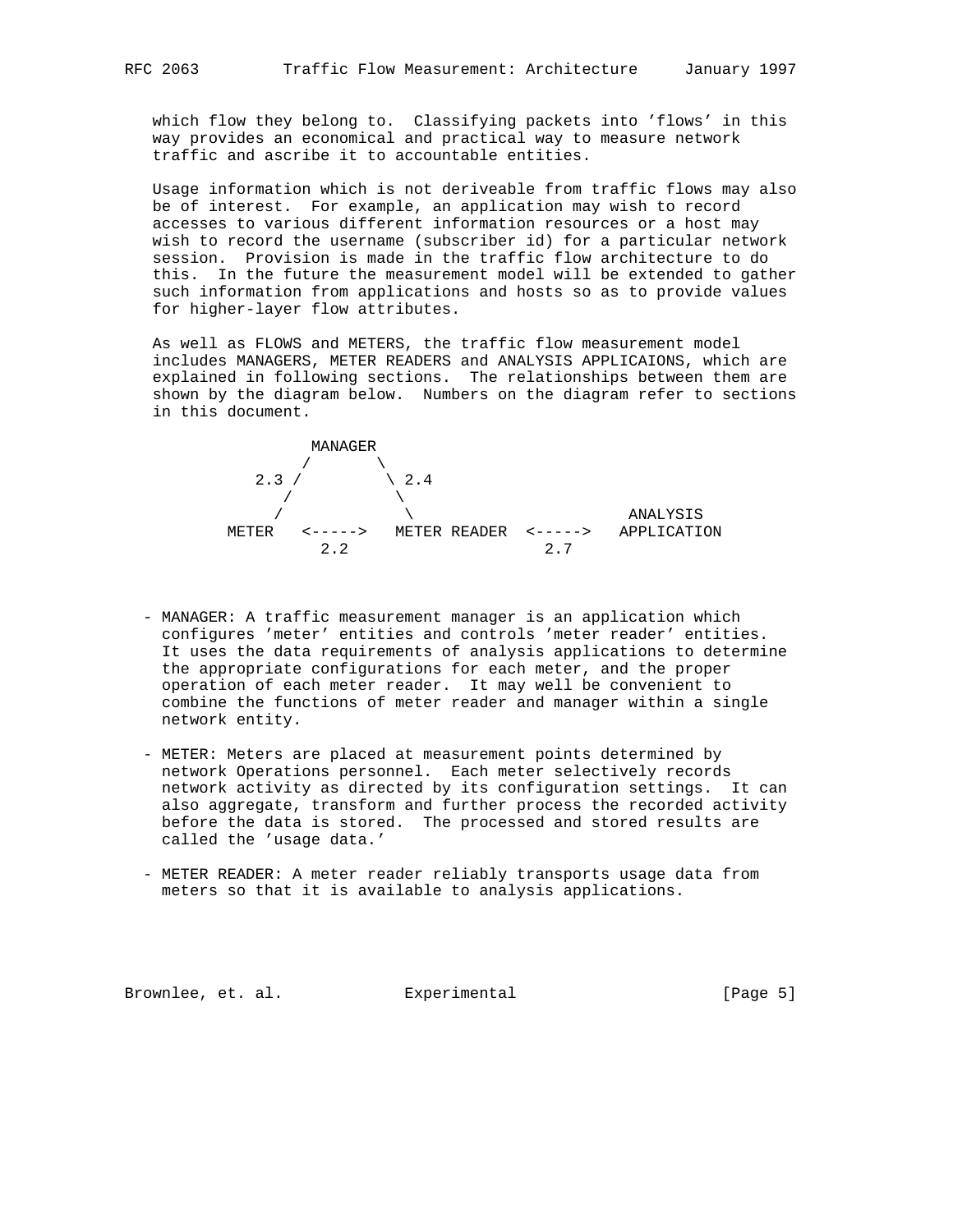- ANALYSIS APPLICATION: An analysis application processes the usage data so as to provide information and reports which are useful for network engineering and management purposes. Examples include:
	- TRAFFIC FLOW MATRICES, showing the total flow rates for many of the possible paths within an internet.
	- FLOW RATE FREQUENCY DISTRIBUTIONS, indicating how flow rates vary with time.
	- USAGE DATA showing the total traffic volumes sent and received by particular hosts.

 The operation of the traffic measurement system as a whole is best understood by considering the interactions between its components. These are described in the following sections.

2.2 Interaction Between METER and METER READER

 The information which travels along this path is the usage data itself. A meter holds usage data in an array of flow data records known as the FLOW TABLE. A meter reader may collect the data in any suitable manner. For example it might upload a copy of the whole flow table using a file transfer protocol, or read the records in the current flow set one at a time using a suitable data transfer protocol. Note that the meter reader need not read complete flow data records, a subset of their attribute values may well be sufficient.

 A meter reader may collect usage data from one or more meters. Data may be collected from the meters at any time. There is no requirement for collections to be synchronized in any way.

2.3 Interaction Between MANAGER and METER

 A manager is responsible for configuring and controlling one or more meters. At the time of writing a meter can only be controlled by a single manager; in the future this restriction may be relaxed. Each meter's configuration includes information such as:

- Flow specifications, e.g. which traffic flows are to be measured, how they are to be aggregated, and any data the meter is required to compute for each flow being measured.
- Meter control parameters, e.g. the maximum size of its flow table, the 'inactivity' time for flows (if no packets belonging to a flow are seen for this time the flow is considered to have ended, i.e. to have become idle).

Brownlee, et. al. Experimental [Page 6]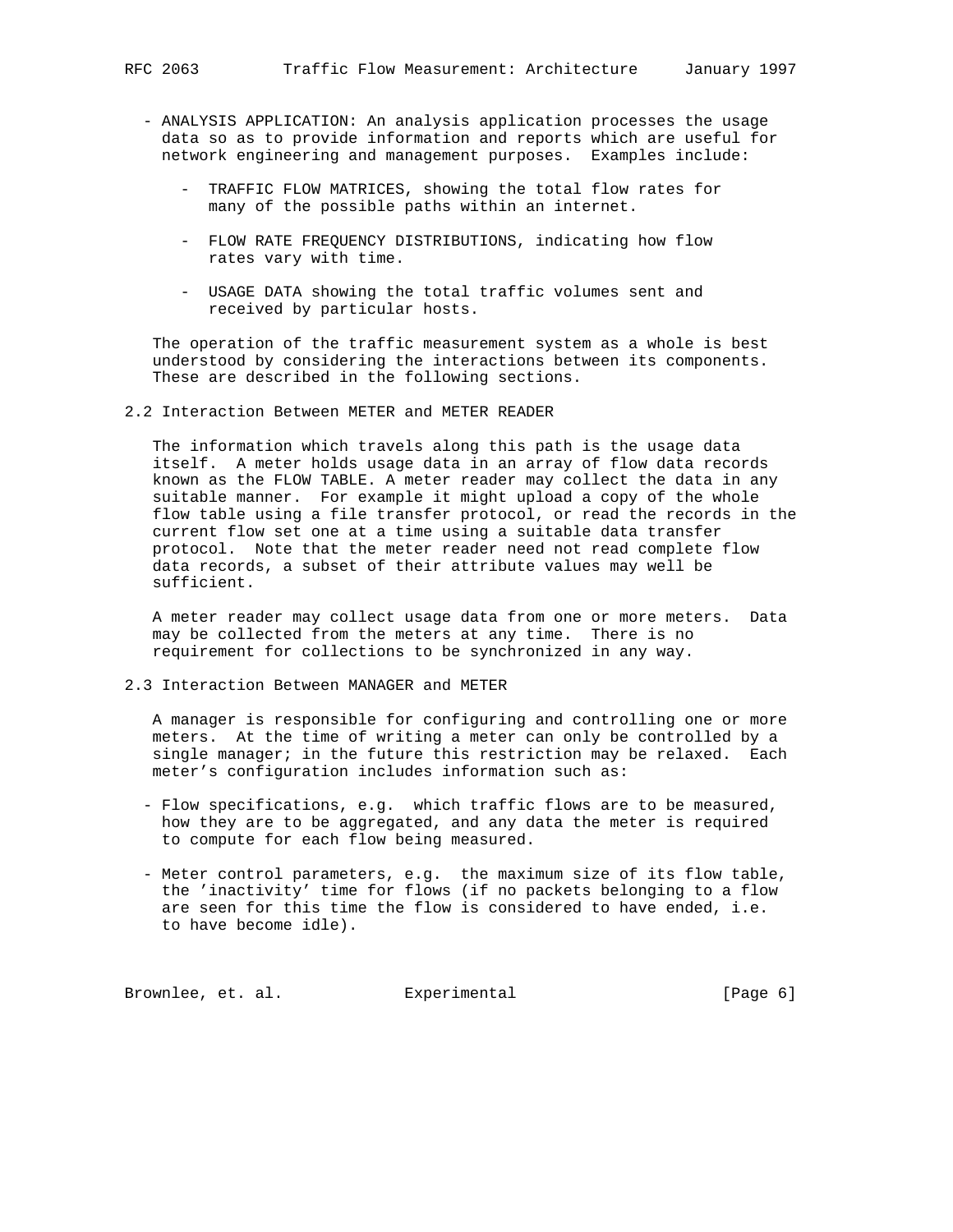- Sampling rate. Normally every packet will be observed. It may sometimes be necessary to use sampling techniques to observe only some of the packets. (Sampling algorithms are not prescribed by the architecture; it should be noted that before using sampling one should verify the statistical validity of the algorithm used). Current experience with the measurement architecture shows that a carefully-designed and implemented meter compresses the data such that in normal LANs and WANs of today sampling is really not needed.
- 2.4 Interaction Between MANAGER and METER READER

 A manager is responsible for configuring and controlling one or more meter readers. A meter reader may only be controlled by a single manager. A meter reader needs to know at least the following for every meter is is collecting usage data from:

- The meter's unique identity, i.e. its network name or address.
- How often usage data is to be collected from the meter.
- Which flow records are to be collected (e.g. all active flows, the whole flow table, flows seen since a given time, etc.).
- Which attribute values are to be collected for the required flow records (e.g. all attributes, or a small subset of them)

 Since redundant reporting may be used in order to increase the reliability of usage data, exchanges among multiple entities must be considered as well. These are discussed below.

2.5 Multiple METERs or METER READERs



 Several uniquely identified meters may report to one or more meter readers. The diagram above gives an example of how multiple meters and meter readers could be used.

Brownlee, et. al. Experimental [Page 7]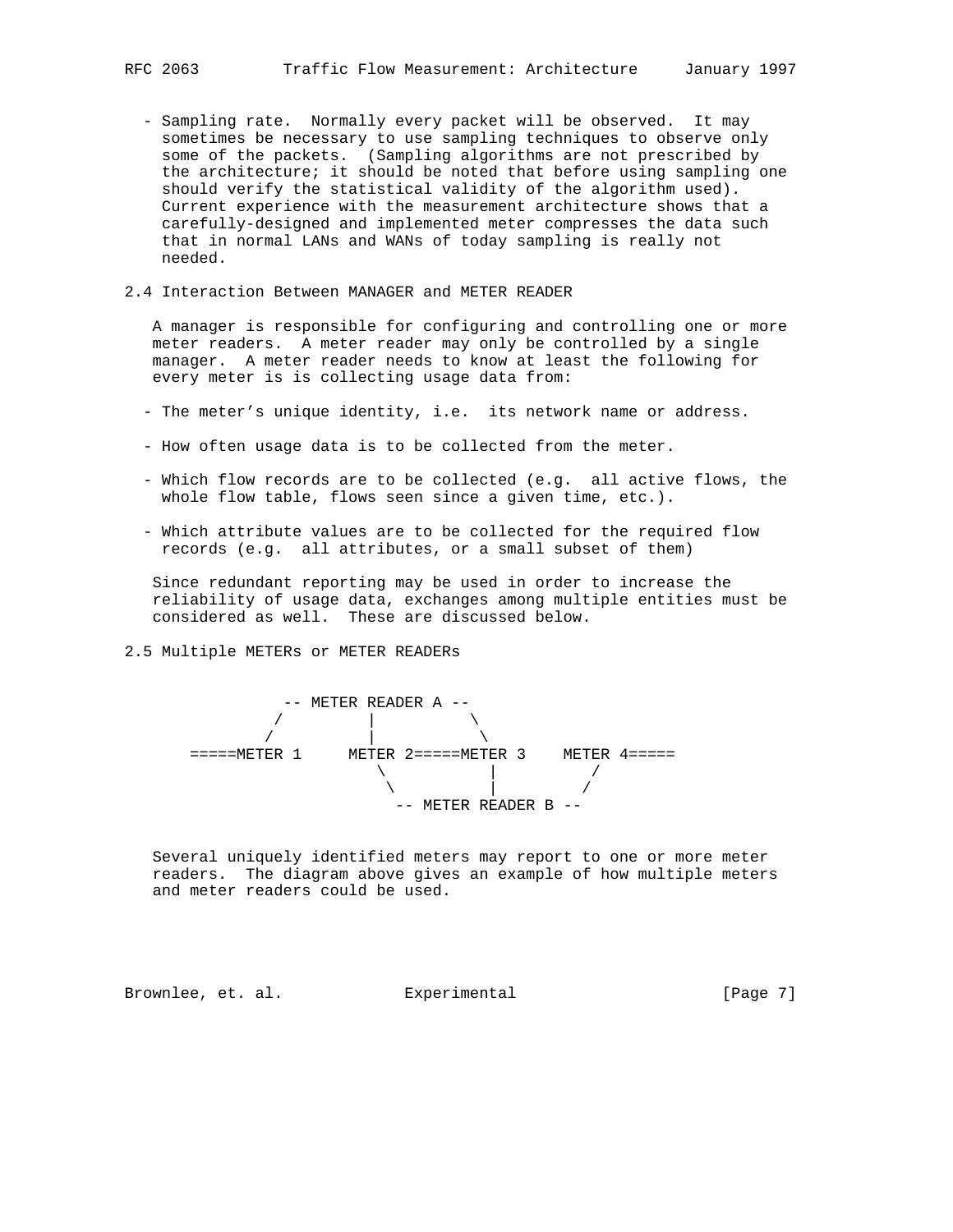In the diagram above meter 1 is read by meter reader A, and meter 4 is read by meter reader B. Meters 1 and 4 have no redundancy; if either fails, usage data for their network segments will be lost.

 Meters 2 and 3, however, measure traffic on the same network segment. One of them may fail leaving the other collecting the segment's usage data. Meters 2 and 3 are read by meter reader A and by meter reader B. If one meter reader fails, the other will continue collecting usage data.

 The architecture does not require multiple meter readers to be synchronized. In the situation above meter readers A and B could both collect usage data at the same intervals, but not neccesarily at the same times. Note that because collections are asynchronous it is unlikely that usage records from two different meter readers will agree exactly.

 If precisely synchronized collections are required this can be achieved by having one manager request each meter to begin collecting a new set of flows, then allowing all meter readers to collect the usage data from the old sets of flows.

 If there is only one meter reader and it fails, the meters continue to run. When the meter reader is restarted it can collect all of the accumulated flow data. Should this happen, time resolution will be lost (because of the missed collections) but overall traffic flow information will not. The only exception to this would occur if the traffic volume was sufficient to 'roll over' counters for some flows during the failure; this is addressed in the section on 'Rolling Counters.'

2.6 Interaction Between MANAGERs (MANAGER - MANAGER)

 Synchronization between multiple management systems is the province of network management protocols. This traffic flow measurement architecture specifies only the network management controls necessary to perform the traffic flow measurement function and does not address the more global issues of simultaneous or interleaved (possibly conflicting) commands from multiple network management stations or the process of transferring control from one network management station to another.

2.7 METER READERs and APPLICATIONs

 Once a collection of usage data has been assembled by a meter reader it can be processed by an analysis application. Details of analysis applications - such as the reports they produce and the data they require - are outside the scope of this architecture.

Brownlee, et. al. Experimental Formula (Page 8)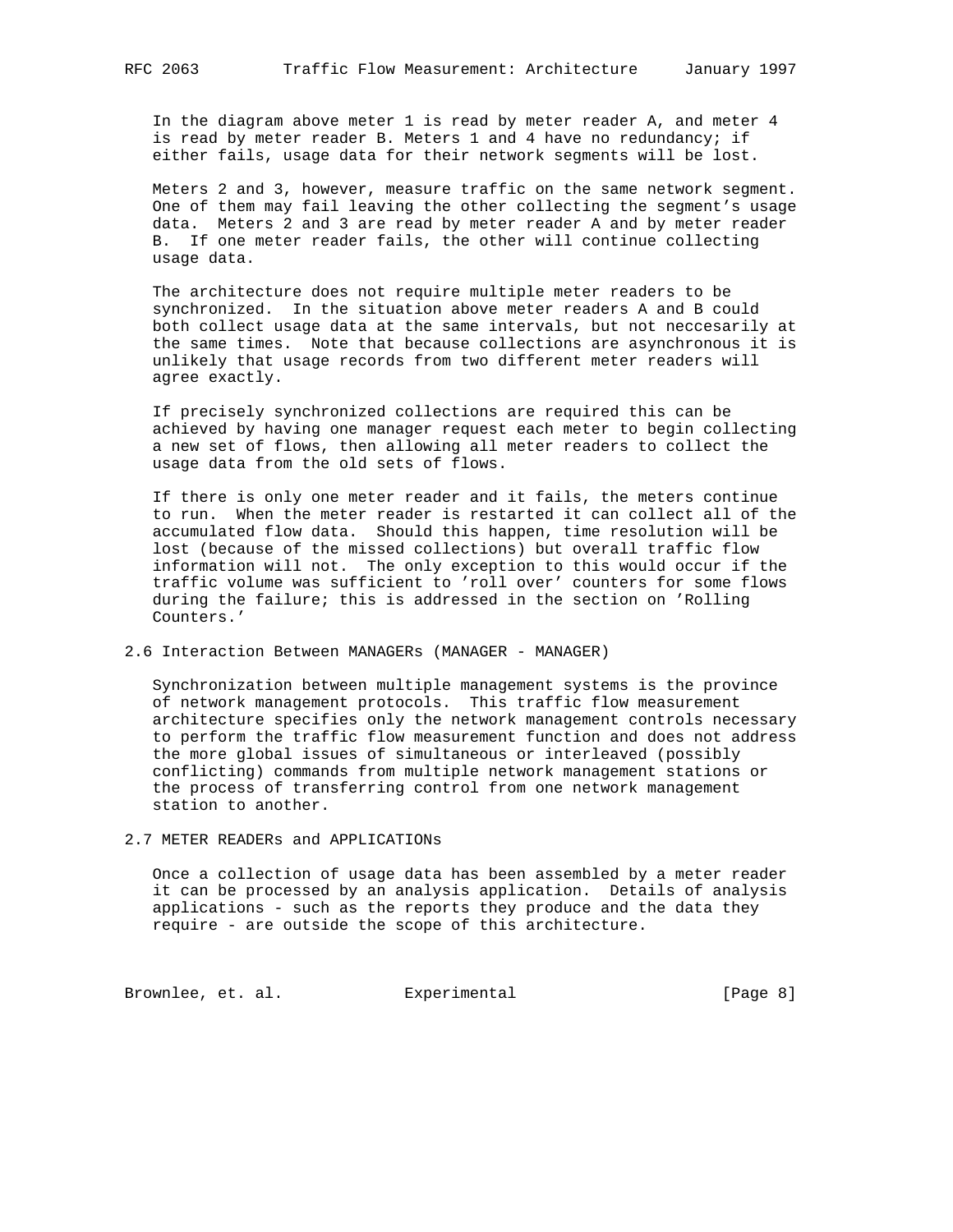It should be noted, however, that analysis applications will often require considerable amounts of input data. An important part of running a traffic flow measurement system is the storage and regular reduction of flow data so as to produce daily, weekly or monthly summary files for further analysis. Again, details of such data handling are outside the scope of this architecture.

### 3 Traffic Flows and Reporting Granularity

A flow was defined in section 2.1 above in abstract terms as follows:

 "A TRAFFIC FLOW is an artifical logical equivalent to a call or connection, belonging to an ACCOUNTABLE ENTITY."

 In practical terms, a flow is a stream of packets passing across a network between two end points (or being sent from a single end point), which have been summarized by a traffic meter for analysis purposes.

3.1 Flows and their Attributes

 Every traffic meter maintains a table of 'flow records' for flows seen by the meter. A flow record holds the values of the ATTRIBUTES of interest for its flow. These attributes might include:

- ADDRESSES for the flow's source and destination. These comprise the protocol type, the source and destination addresses at various network layers (extracted from the packet), and the number of the interface on which the packet was observed.
- First and last TIMES when packets were seen for this flow, i.e. the 'creation' and 'last activity' times for the flow.
- COUNTS for 'forward' (source to destination) and 'backward' (destination to source) components (e.g. packets and bytes) of the flow's traffic. The specifying of 'source' and 'destination' for flows is discussed in the section on packet matching below.

- OTHER attributes, e.g. information computed by the meter.

 A flow's ACCOUNTABLE ENTITY is specified by the values of its ADDRESS attributes. For example, if a flow's address attributes specified only that "source address = IP address 10.1.0.1," then all IP packets from and to that address would be counted in that flow. If a flow's address list were specified as "source address = IP address  $10.1.0.1$ , destination address = IP address  $26.1.0.1$ " then only IP packets between 10.1.0.1 and 26.1.0.1 would be counted in that flow.

Brownlee, et. al. Experimental [Page 9]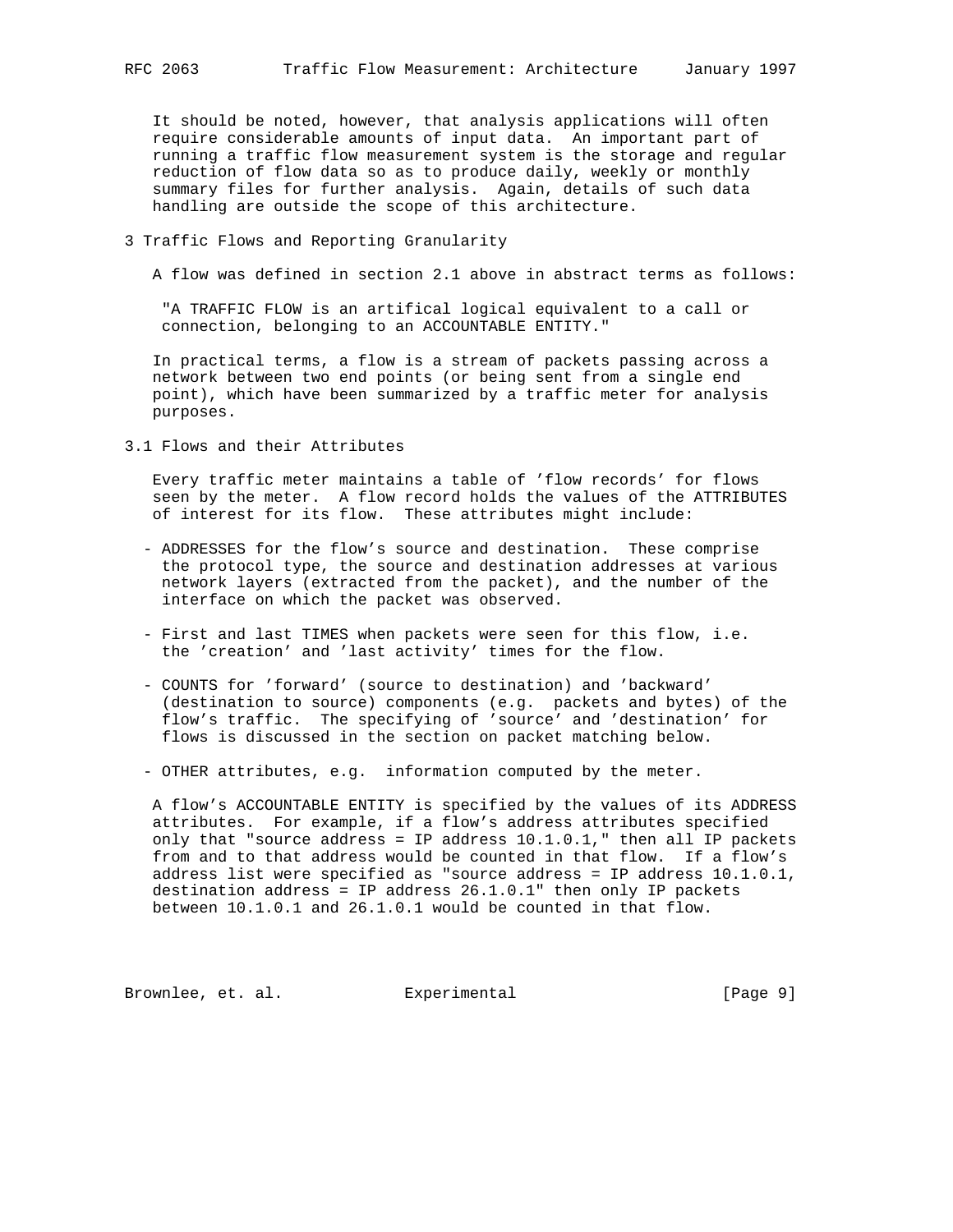The addresses specifying a flow's address attributes may include one or more of the following types:

- The INTERFACE NUMBER for the flow, i.e. the interface on which the meter measured the traffic. Together with a unique address for the meter this uniquely identifies a particular physical-level port.
- The ADJACENT ADDRESS, i.e. the [n-1] layer address of the immediate source or destination on the path of the packet. For example, if flow measurement is being performed at the IP layer on an Ethernet LAN [3], an adjacent address is a six-octet Media Access Control (MAC) address. For a host connected to the same LAN segment as the meter the adjacent address will be the MAC address of that host. For hosts on other LAN segments it will be the MAC address of the adjacent (upstream or downstream) router carrying the traffic flow.
- The PEER ADDRESS, which identifies the source or destination of the PEER-LEVEL packet. The form of a peer address will depend on the network-layer protocol in use, and the network layer [n] at which traffic measurement is being performed.
- The TRANSPORT ADDRESS, which identifies the source or destination port for the packet, i.e. its [n+1] layer address. For example, if flow measurement is being performed at the IP layer a transport address is a two-octet UDP or TCP port number.

 The four definitions above specify addresses for each of the four lowest layers of the OSI reference model, i.e. Physical layer, Link layer, Network layer and Transport layer. A FLOW RECORD stores both the VALUE for each of its addresses (as described above) and a MASK specifying which bits of the address value are being used and which are ignored. Note that if address bits are being ignored the meter will set them to zero, however their actual values are undefined.

 One of the key features of the traffic measurement architecture is that attributes have essentially the same meaning for different protocols, so that analysis applications can use the same reporting formats for all protocols. This is straightforward for peer addresses; although the form of addresses differs for the various protocols, the meaning of a 'peer address' remains the same. It becomes harder to maintain this correspondence at higher layers - for example, at the Network layer IP, Novell IPX and AppleTalk all use port numbers as a 'transport address,' but CLNP and DECnet have no notion of ports. Further work is needed here, particularly in selecting attributes which will be suitable for the higher layers of the OSI reference model.

Brownlee, et. al. Experimental [Page 10]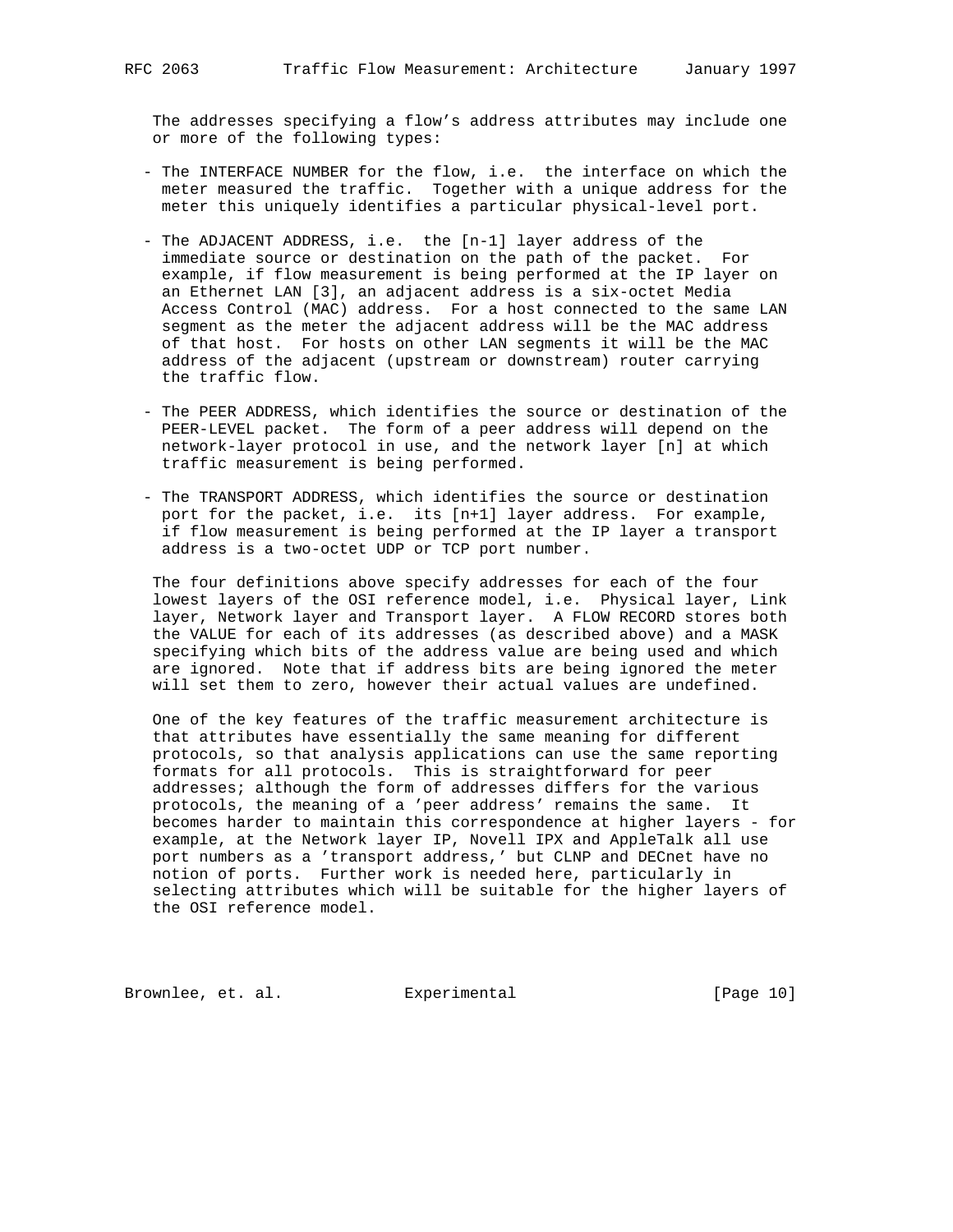Reporting by adjacent intermediate sources and destinations or simply by meter interface (most useful when the meter is embedded in a router) supports hierarchical Internet reporting schemes as described in the 'Traffic Flow Measurement: Background' RFC [1]. That is, it allows backbone and regional networks to measure usage to just the next lower level of granularity (i.e. to the regional and stub/enterprise levels, respectively), with the final breakdown according to end user (e.g. to source IP address) performed by the stub/enterprise networks.

 In cases where network addresses are dynamically allocated (e.g. mobile subscribers), further subscriber identification will be necessary if flows are to ascribed to individual users. Provision is made to further specify the accountable entity through the use of an optional SUBSCRIBER ID as part of the flow id. A subscriber ID may be associated with a particular flow either through the current rule set or by proprietary means within a meter, for example via protocol exchanges with one or more (multi-user) hosts. At this time a subscriber ID is an arbitrary text string; later versions of the architecture may specify its contents on more detail.

## 3.2 Granularity of Flow Measurements

 GRANULARITY is the 'control knob' by which an application and/or the meter can trade off the overhead associated with performing usage reporting against the level of detail supplied. A coarser granularity means a greater level of aggregation; finer granularity means a greater level of detail. Thus, the number of flows measured (and stored) at a meter can be regulated by changing the granularity of the accountable entity, the attributes, or the time intervals. Flows are like an adjustable pipe - many fine-granularity streams can carry the data with each stream measured individually, or data can be bundled in one coarse-granularity pipe.

 Flow granularity is controlled by adjusting the level of detail at which the following are reported:

- The accountable entity (address attributes, discussed above).
- The categorisation of packets (other attributes, discussed below).
- The lifetime/duration of flows (the reporting interval needs to be short enough to measure them with sufficient precision).

Brownlee, et. al. Experimental [Page 11]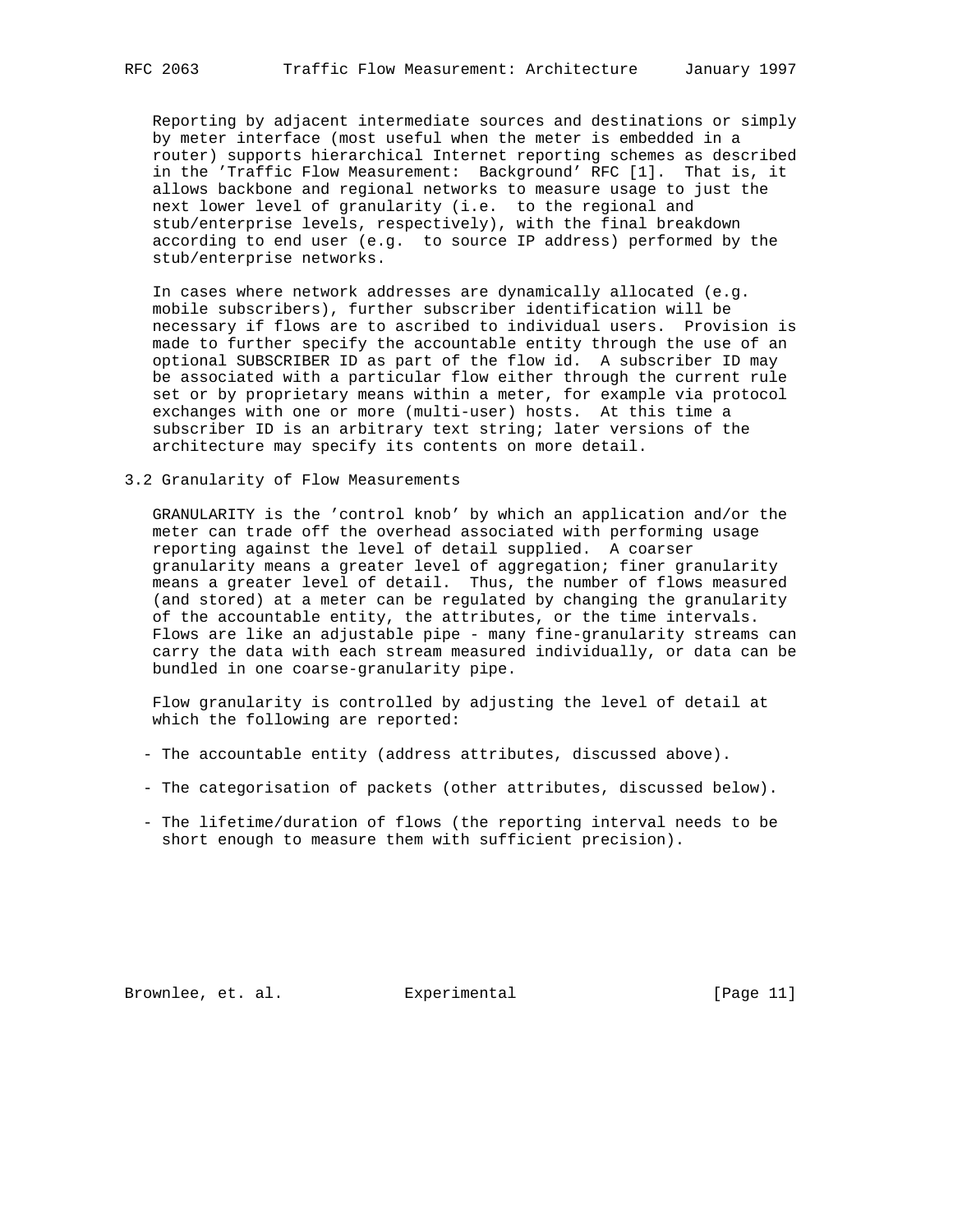The set of rules controlling the determination of each packet's accountable entity is known as the meter's CURRENT RULE SET. As will be shown, the meter's current rule set forms an integral part of the reported information, i.e. the recorded usage information cannot be properly interpreted without a definition of the rules used to collect that information.

 Settings for these granularity factors may vary from meter to meter. They are determined by the meter's current rule set, so they will change if network Operations personnel reconfigure the meter to use a new rule set. It is expected that the collection rules will change rather infrequently; nonetheless, the rule set in effect at any time must be identifiable via a RULE SET ID. Granularity of accountable entities is further specified by additional ATTRIBUTES. These attributes include:

- Meter variables such as the index of the flow's record in the flow table and the rule set id for the rules which the meter was running while the flow was observed. The values of these attributes provide a way of distinguishing flows observed by a meter at different times.
- Attributes which record information derived from other attribute values. Six of these are defined (SourceClass, DestClass, FlowClass, SourceKind, DestKind, FlowKind), and their meaning is determined by the meter's rule set. For example, one could have a subroutine in the rule set which determined whether a source or destination peer address was a member of an arbitrary list of networks, and set SourceClass/DestClass to one if the source/dest peer address was in the list or to zero otherwise.
- Administratively specified attributes such as Quality Of Service and Priority, etc. These are not defined at this time.
- Higher-layer (especially application-level) attributes. These are not defined at this time.

 Settings for these granularity factors may vary from meter to meter. They are determined by the meter's current rule set, so they will change if network Operations personnel reconfigure the meter to use a new rule set.

 The LIFETIME of a flow is the time interval which began when the meter observed the first packet belonging to the flow and ended when it saw the last packet. Flow lifetimes are very variable, but many if not most - are rather short. A meter cannot measure lifetimes directly; instead a meter reader collects usage data for flows which have been active since the last collection, and an analysis

Brownlee, et. al. Experimental [Page 12]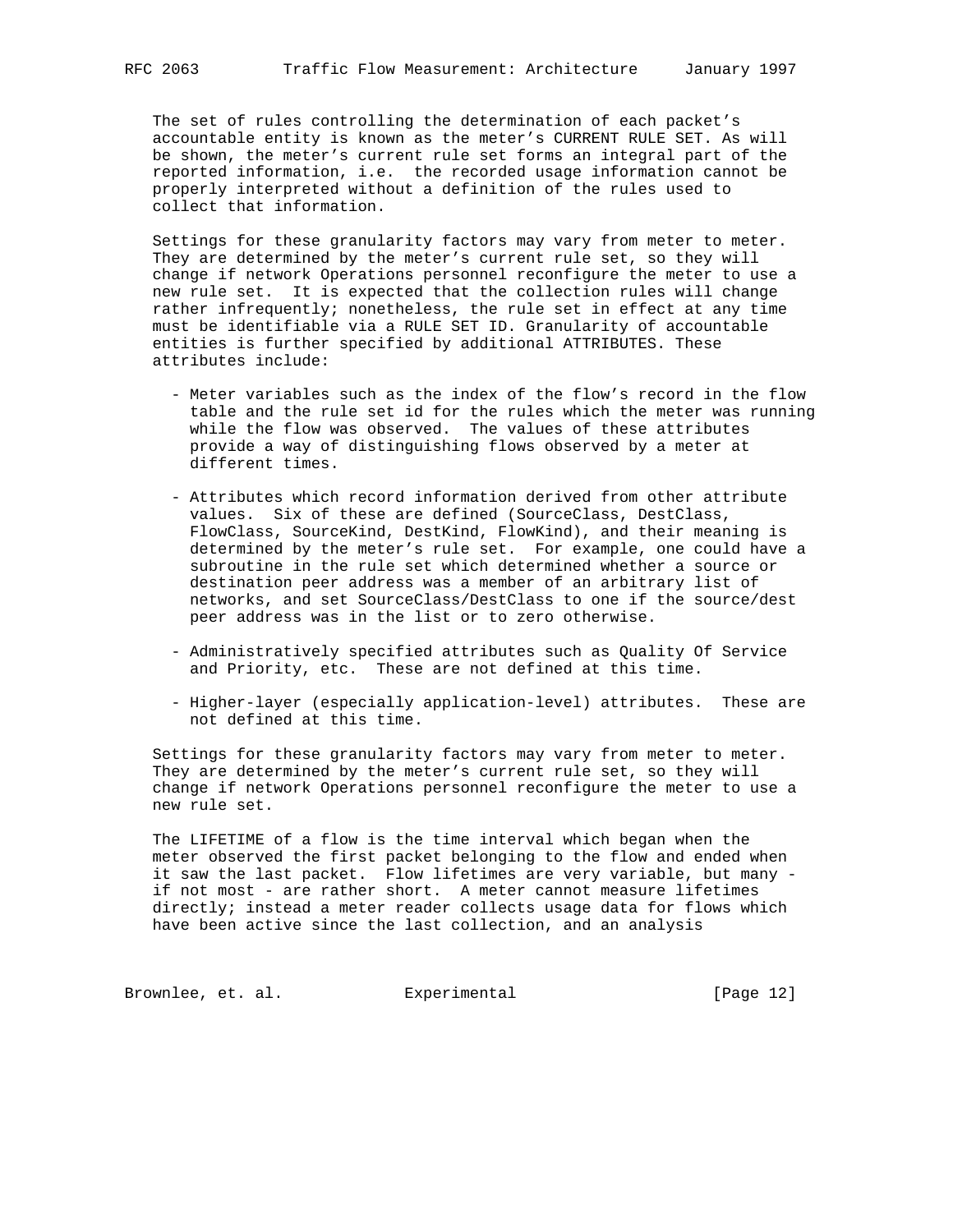application may compare the data from each collection so as to determine when each flow actually stopped.

 The meter does, however, need to reclaim memory (i.e. records in the flow table) being held by idle flows. The meter configuration includes a variable called InactivityTimeout, which specifies the minimum time a meter must wait before recovering the flow's record. In addition, before recovering a flow record the meter must be sure that the flow's data has been collected by at least one meter reader.

 These 'lifetime' issues are considered further in the section on meter readers (below). A complete list of the attributes currently defined is given in Appendix C later in this document.

### 3.3 Rolling Counters, Timestamps, Report-in-One-Bucket-Only

 Once an usage record is sent, the decision needs to be made whether to clear any existing flow records or to maintain them and add to their counts when recording subsequent traffic on the same flow. The second method, called rolling counters, is recommended and has several advantages. Its primary advantage is that it provides greater reliability - the system can now often survive the loss of some usage records, such as might occur if a meter reader failed and later restarted. The next usage record will very often contain yet another reading of many of the same flow buckets which were in the lost usage record. The 'continuity' of data provided by rolling counters can also supply information used for "sanity" checks on the data itself, to guard against errors in calculations.

 The use of rolling counters does introduce a new problem: how to distinguish a follow-on flow record from a new flow record. Consider the following example.

|                   | CONTINUING FLOW                         | OLD FLOW, then NEW FLOW                        |
|-------------------|-----------------------------------------|------------------------------------------------|
| Usage record N:   | start time = $1$<br>flow count = $2000$ | start time = $1$<br>flow count = $2000$ (done) |
| Usage record N+1: | start time = $1$<br>flow count = $3000$ | start time = $5$<br>$new$ flow count = 1000    |
| Total count:      | 3000                                    | 3000                                           |

 In the continuing flow case, the same flow was reported when its count was 2000, and again at 3000: the total count to date is 3000. In the OLD/NEW case, the old flow had a count of 2000. Its record

Brownlee, et. al. Experimental [Page 13]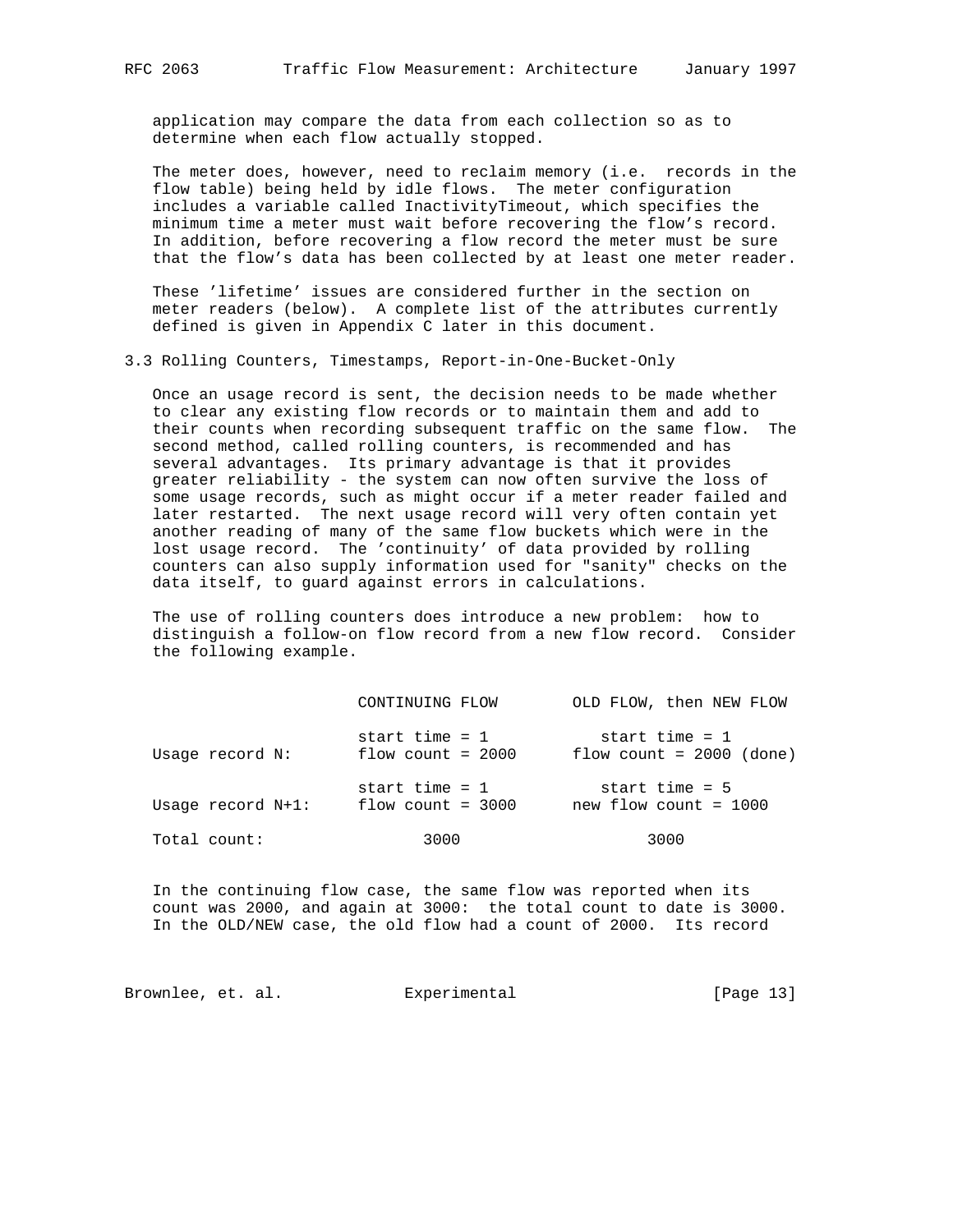was then stopped (perhaps because of temporary idleness, or MAX LIFETIME policy), but then more traffic with the same characteristics arrived so a new flow record was started and it quickly reached a count of 1000. The total flow count from both the old and new records is 3000.

 The flow START TIMESTAMP attribute is sufficient to resolve this. In the example above, the CONTINUING FLOW flow record in the second usage record has an old FLOW START timestamp, while the NEW FLOW contains a recent FLOW START timestamp.

 Each packet is counted in one and only one flow, so as to avoid multiple counting of a single packet. The record of a single flow is informally called a "bucket." If multiple, sometimes overlapping, records of usage information are required (aggregate, individual, etc), the network manager should collect the counts in sufficiently detailed granularity so that aggregate and combination counts can be reconstructed in post-processing of the raw usage data.

 For example, consider a meter from which it is required to record both 'total packets coming in interface #1' and 'total packets arriving from any interface sourced by IP address = a.b.c.d.' Although a bucket can be declared for each case, it is not clear how to handle a packet which satisfies both criteria. It must only be counted once. By default it will be counted in the first bucket for which it qualifies, and not in the other bucket. Further, it is not possible to reconstruct this information by post-processing. The solution in this case is to define not two, but THREE buckets, each one collecting a unique combination of the two criteria:

- Bucket 1: Packets which came in interface 1, AND were sourced by IP address a.b.c.d
- Bucket 2: Packets which came in interface 1, AND were NOT sourced by IP address a.b.c.d
- Bucket 3: Packets which did NOT come in interface 1, AND were sourced by IP address a.b.c.d
- (Bucket 4: Packets which did NOT come in interface 1, AND NOT sourced by IP address a.b.c.d)

 The desired information can now be reconstructed by post-processing. "Total packets coming in interface 1" can be found by adding buckets 1 & 2, and "Total packets sourced by IP address a.b.c.d" can be found by adding buckets  $1 \& 3$ . Note that in this case bucket  $4$  is not explicitly required since its information is not of interest, but it is supplied here in parentheses for completeness.

Brownlee, et. al. Experimental [Page 14]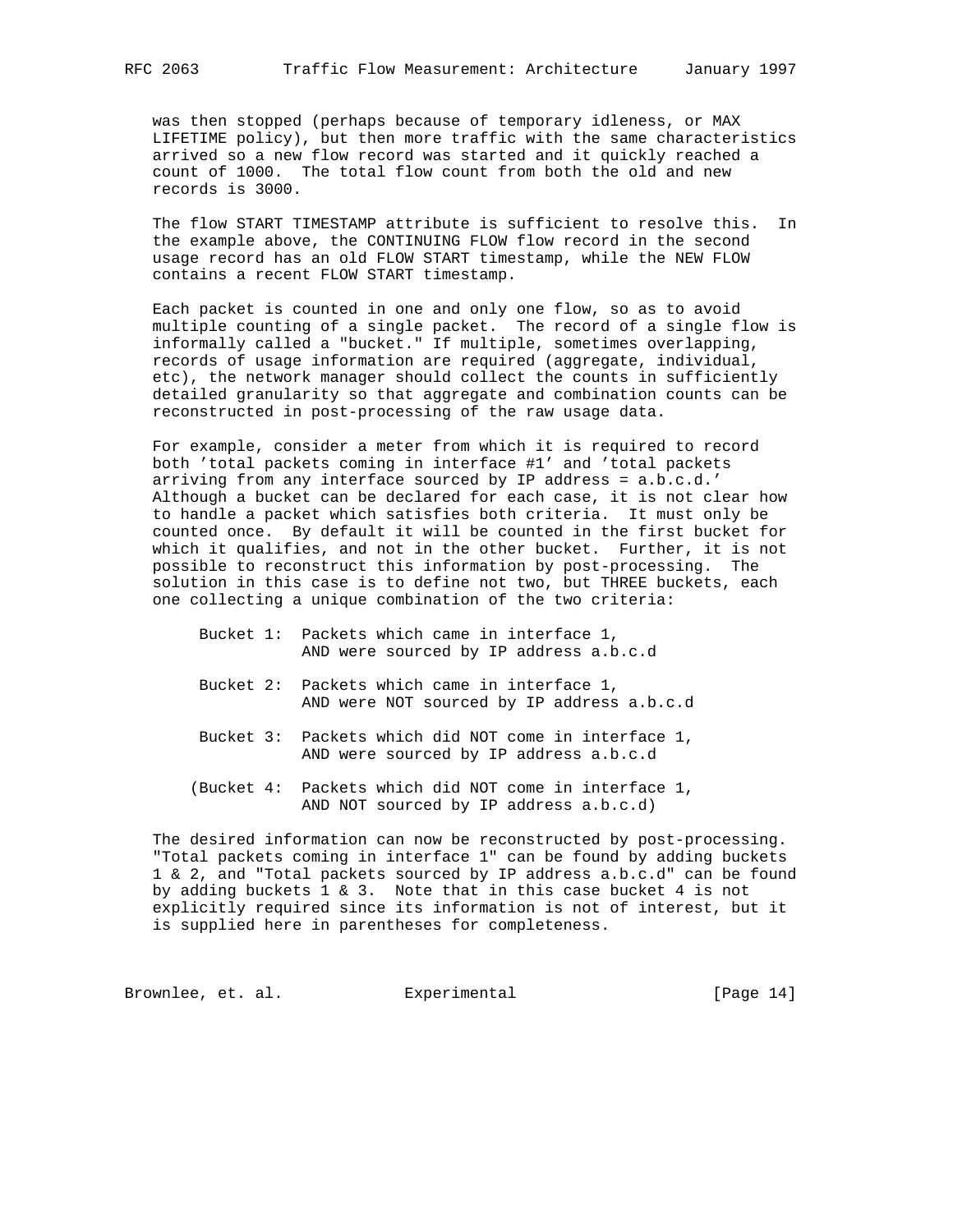#### 4 Meters

 A traffic flow meter is a device for collecting data about traffic flows at a given point within a network; we will call this the METERING POINT. The header of every packet passing the network metering point is offered to the traffic meter program.

A meter could be implemented in various ways, including:

- A dedicated small host, connected to a LAN (so that it can see all packets as they pass by) and running a 'traffic meter' program. The metering point is the LAN segment to which the meter is attached.
- A multiprocessing system with one or more network interfaces, with drivers enabling a traffic meter program to see packets. In this case the system provides multiple metering points - traffic flows on any subset of its network interfaces can be measured.
- A packet-forwarding device such as a router or switch. This is similar to (b) except that every received packet should also be forwarded, usually on a different interface.

 The discussion in the following sections assumes that a meter may only run a single rule set. It is, however, possible for a meter to run several rule sets concurrently, matching each packet against every active rule set and producing a single flow table with flows from all the active rule sets. The overall effect of doing this would be similar to running several independent meters, one for each rule set.

4.1 Meter Structure

 An outline of the meter's structure is given in the following diagram.

Briefly, the meter works as follows:

- Incoming packet headers arrive at the top left of the diagram and are passed to the PACKET PROCESSOR.
- The packet processor passes them to the Packet Matching Engine (PME) where they are classified.
- The PME is a Virtual Machine running a pattern matching program contained in the CURRENT RULE SET. It is invoked by the Packet Processor, and returns instructions on what to do with the packet.

Brownlee, et. al. Experimental [Page 15]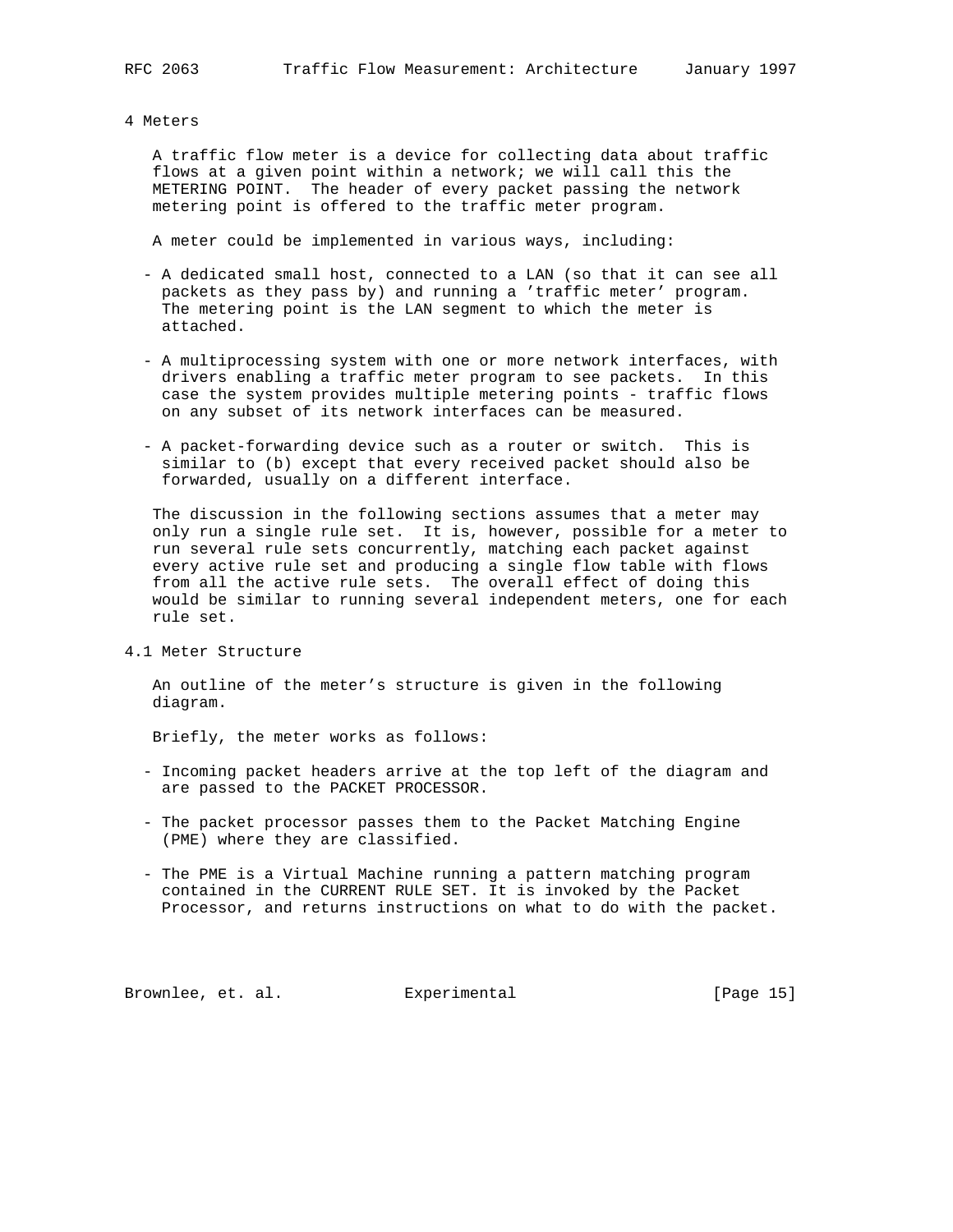- Some packets are classified as 'to be ignored.' They are discarded by the Packet Processor.
- Other packets are matched by the PME, which returns a FLOW KEY describing the flow to which the packet belongs.
- The flow key is used to locate the flow's entry in the FLOW TABLE; a new entry is created when a flow is first seen. The entry's packet and byte counters are updated.
- A meter reader may collect data from the flow table at any time. It may use the 'collect' index to locate the flows to be collected within the flow table.



Brownlee, et. al. Experimental [Page 16]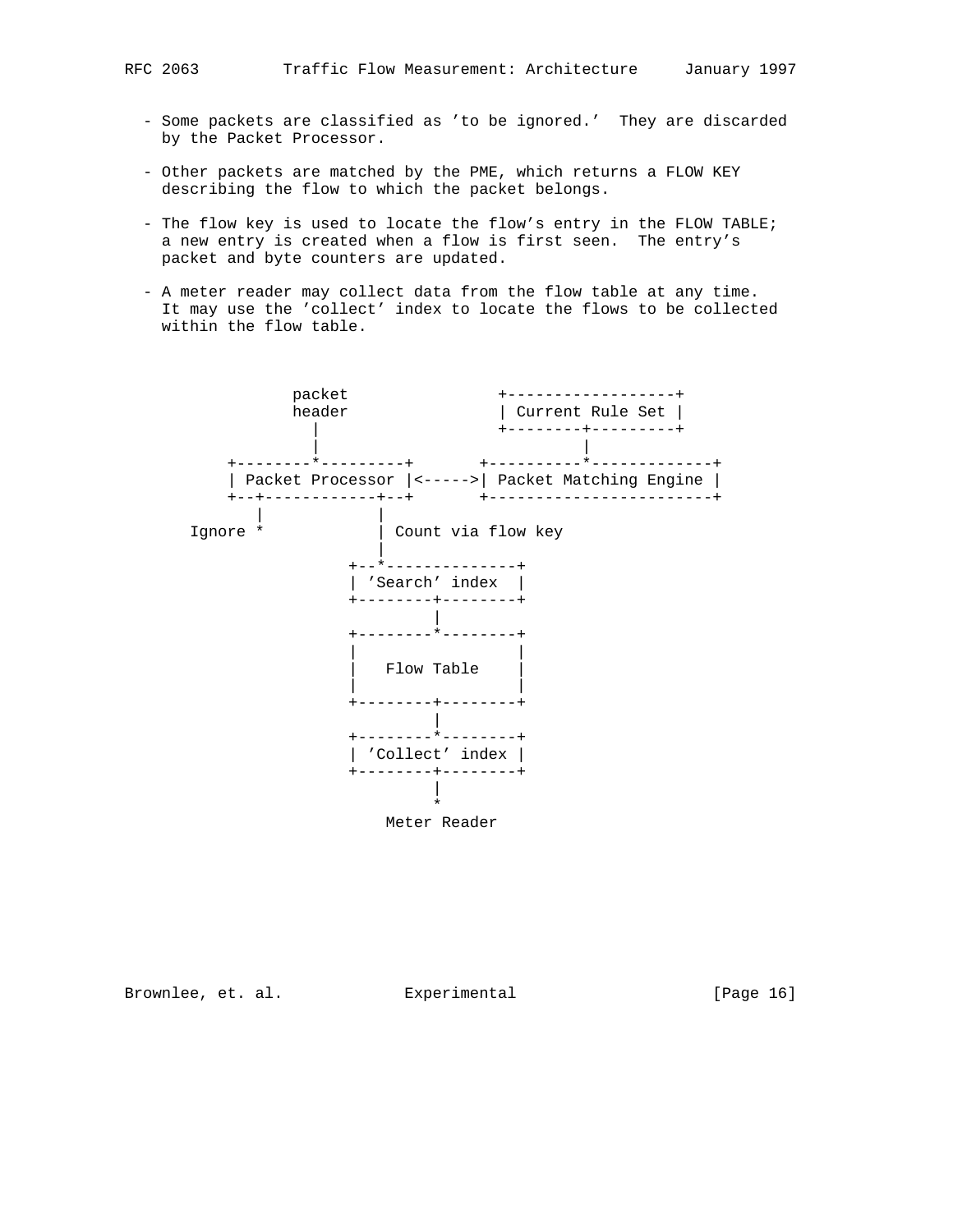#### 4.2 Flow Table

 Every traffic meter maintains a table of TRAFFIC FLOW RECORDS for flows seen by the meter. A flow record contains attribute values for its flow, including:

- Addresses for the flow's source and destination. These include addresses and masks for various network layers (extracted from the packet), and the number of the interface on which the packet was observed.
- First and last times when packets were seen for this flow.
- Counts for 'forward' (source to destination) and 'backward' (destination to source) components of the flow's traffic.
- Other attributes, e.g. state of the flow record (discussed below).

The state of a flow record may be:

- INACTIVE: The flow record is not being used by the meter.
- CURRENT: The record is in use and describes a flow which belongs to the 'current flow set,' i.e. the set of flows recently seen by the meter.
- IDLE: The record is in use and the flow which it describes is part of the current flow set. In addition, no packets belonging to this flow have been seen for a period specified by the meter's InactivityTime variable.
- 4.3 Packet Handling, Packet Matching

 Each packet header received by the traffic meter program is processed as follows:

- Extract attribute values from the packet header and use them to create a MATCH KEY for the packet.
- Match the packet's key against the current rule set, as explained in detail below.

 The rule set specifies whether the packet is to be counted or ignored. If it is to be counted the matching process produces a FLOW KEY for the flow to which the packet belongs. This flow key is used to find the flow's record in the flow table; if a record does not yet exist for this flow, a new flow record may be created. The counts for the matching flow record can then be incremented.

Brownlee, et. al. Experimental [Page 17]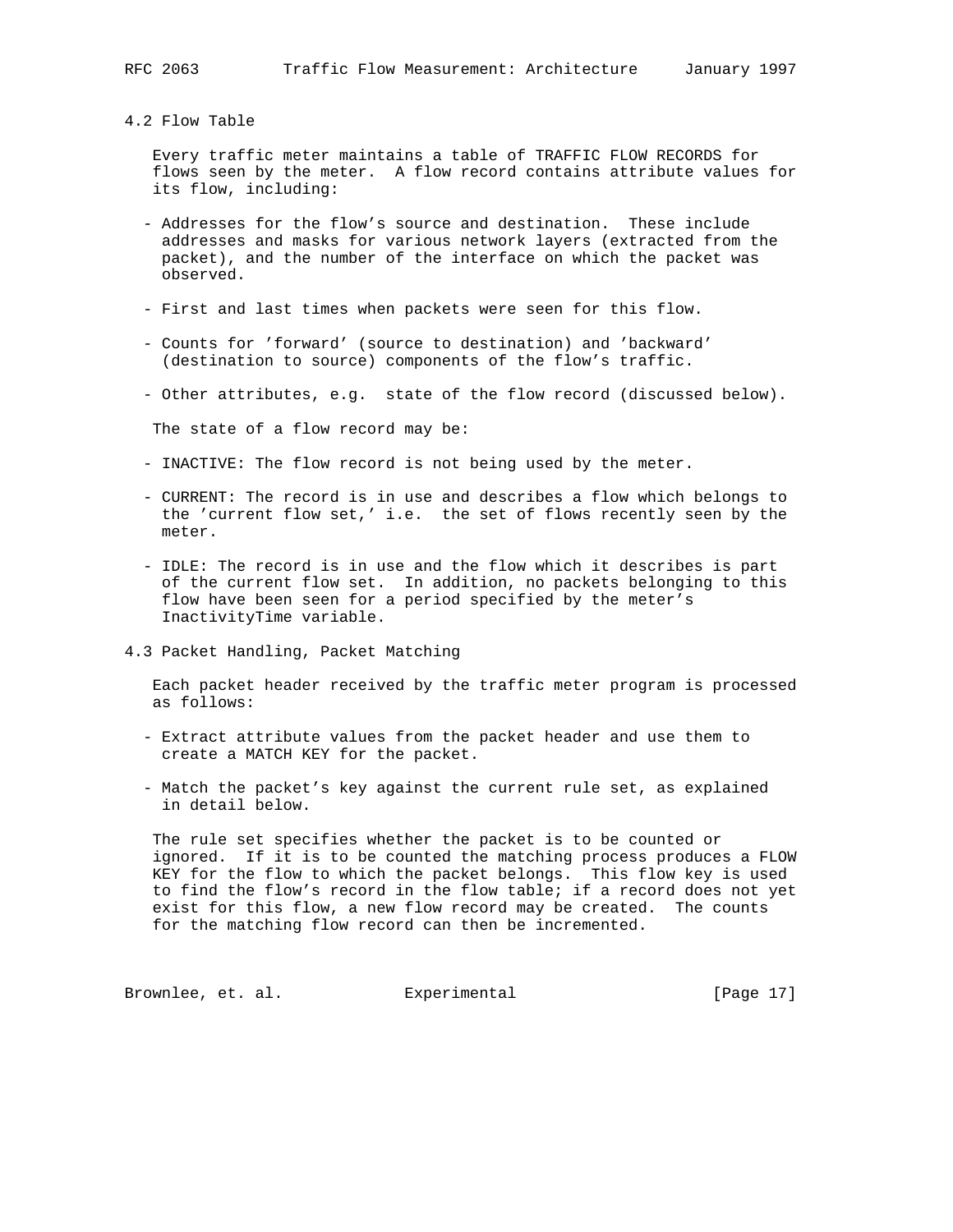For example, the rule set could specify that packets to or from any host in IP network 130.216 are to be counted. It could also specify that flow records are to be created for every pair of 24-bit (Class C) subnets within network 130.216.

 Each packet's match key is passed to the meter's PATTERN MATCHING ENGINE (PME) for matching. The PME is a Virtual Machine which uses a set of instructions called RULES, i.e. a RULE SET is a program for the PME. A packet's match key contains an interface number, source address (S) and destination address (D) values. It does not, however, contain any attribute masks for its attributes, only their values.

 If measured flows were unidirectional, i.e. only counted packets travelling in one direction, the matching process would be simple. The PME would be called once to match the packet. Any flow key produced by a successful match would be used to find the flow's record in the flow table, and that flow's counters would be updated.

 Flows are, however, bidirectional, reflecting the forward and reverse packets of a protocol interchange or 'session.' Maintaining two sets of counters in the meter's flow record makes the resulting flow data much simpler to handle, since analysis programs do not have to gather together the 'forward' and 'reverse' components of sessions. Implementing bi-directional flows is, of course, more difficult for the meter, since it must decide whether a packet is a 'forward' packet or a 'reverse' one. To make this decision the meter will often need to invoke the PME twice, once for each possible packet direction.

 The diagram below describes the algorithm used by the traffic meter to process each packet. Flow through the diagram is from left to right and top to bottom, i.e. from the top left corner to the bottom right corner. S indicates the flow's source address (i.e. its set of source address attribute values) from the packet, and D indicates its destination address.

There are several cases to consider. These are:

- The packet is recognised as one which is TO BE IGNORED.
- The packet MATCHES IN BOTH DIRECTIONS. One situation in which this could happen would be a rule set which matches flows within network X (Source =  $X$ , Dest =  $X$ ) but specifies that flows are to be created for each subnet within network X, say subnets y and z. If, for example a packet is seen for y->z, the meter must check that flow z->y is not already current before creating y->z.

Brownlee, et. al. Experimental [Page 18]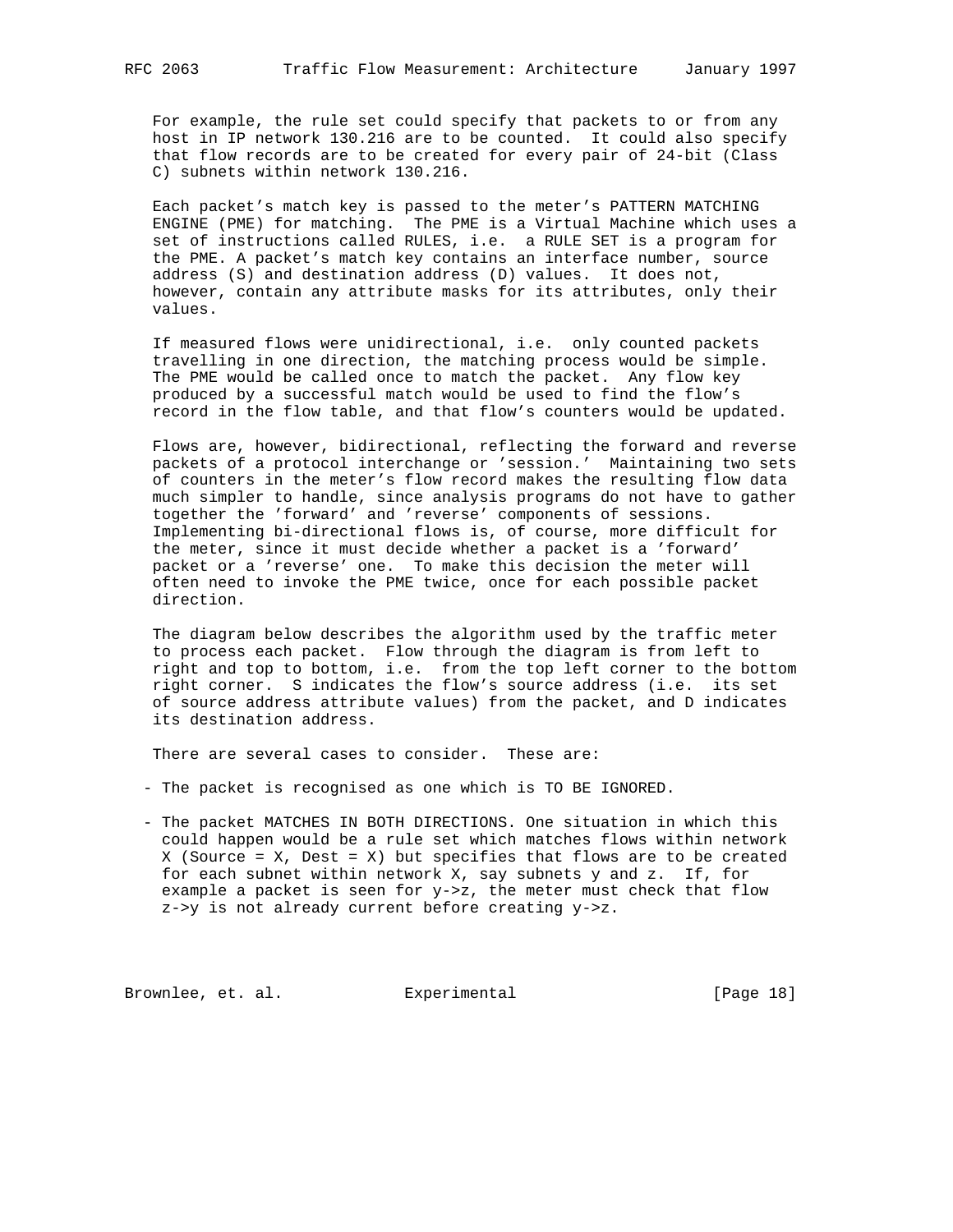- The packet MATCHES IN ONE DIRECTION ONLY. If its flow is already current, its forward or reverse counters are incremented. Otherwise it is added to the flow table and then counted.

The algorithm uses four functions, as follows:

- match(A->B) implements the PME. It uses the meter's current rule set to match the attribute values in the packet's match key. A->B means that the assumed source address is A and destination address B, i.e. that the packet was travelling from A to B. match() returns one of three results:
	- 'Ignore' means that the packet was matched but this flow is not to be counted.
	- 'Fail' means that the packet did not match. It might, however match with its direction reversed, i.e. from B to A.
	- 'Suc' means that the packet did match, i.e. it belongs to a flow which is to be counted.

current(A->B) succeeds if the flow A-to-B is current - i.e. has a record in the flow table whose state is Current - and fails otherwise.

create(A->B) adds the flow A-to-B to the flow table, setting the value for attributes - such as addresses - which remain constant, and zeroing the flow's counters.

count(A->B,f) increments the 'forward' counters for flow A-to-B. count(A->B,r) increments the 'reverse' counters for flow A-to-B. 'Forward' here means the counters for packets travelling from A to B. Note that  $count(A->B, f)$  is identical to  $count(B->A, r)$ .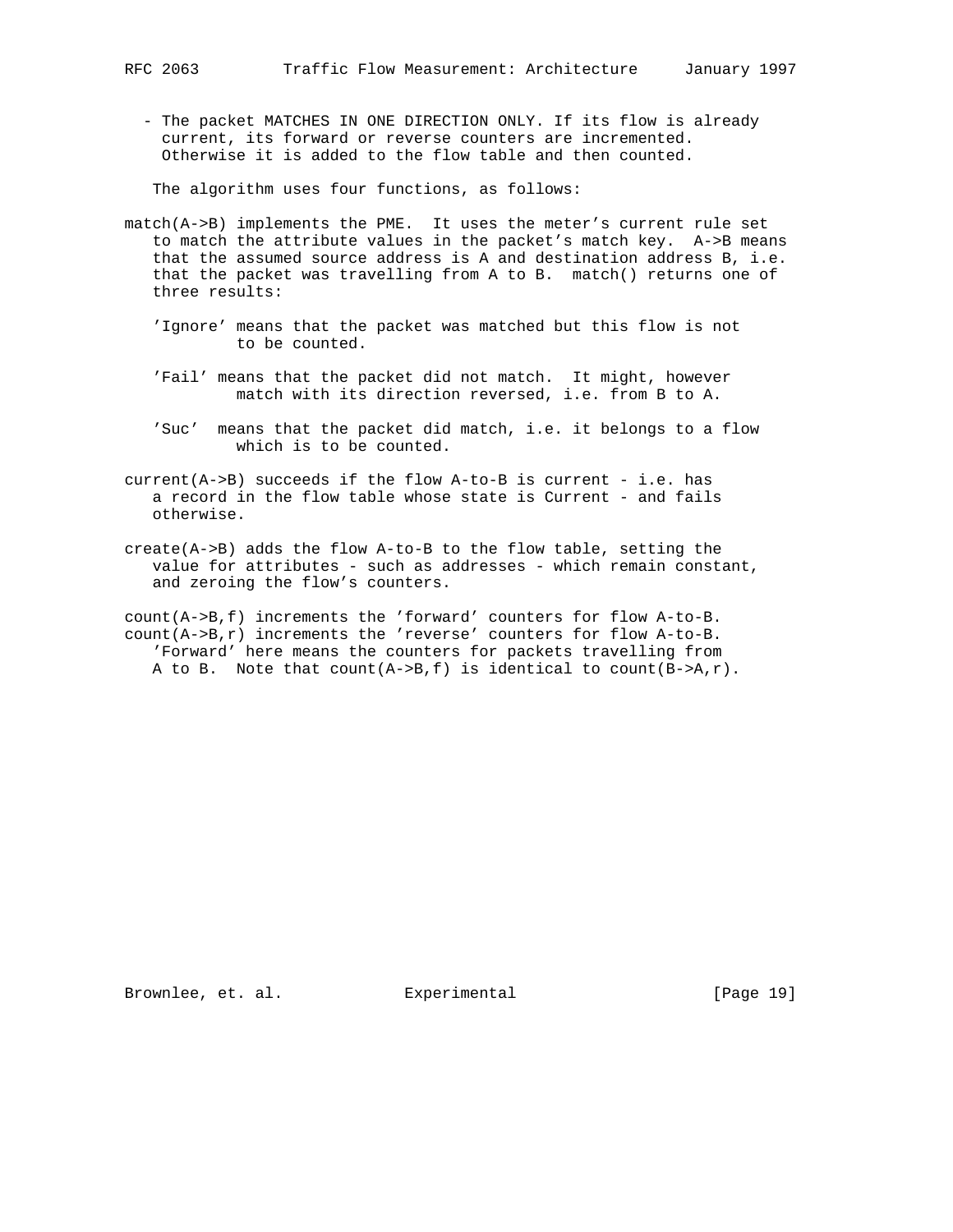|                        | Ignore                                                                  |
|------------------------|-------------------------------------------------------------------------|
| --- match(S->D)<br>Suc | Fail<br>Ignore                                                          |
|                        | $match(D->S)$                                                           |
|                        | Fail<br>Suc<br>_______________________________                          |
|                        |                                                                         |
|                        | Suc<br>current(D->S) ---------- count(D->S, r) -------------<br>Fail    |
|                        | $create(D->S)$ ---------- $count(D->S,r)$ -----------                   |
| Fail                   | Suc                                                                     |
| Fail                   | Suc<br>current $(D->S)$ ----------------- count $(D->S,r)$ ------------ |
| $create(S->D)$         | ____________                                                            |
|                        |                                                                         |

 When writing rule sets one must remember that the meter will normally try to match each packet in both directions. It is particularly important that the rule set does not contain inconsistencies which will upset this process.

 Consider, for example, a rule set which counts packets from source network A to destination network B, but which ignores packets from source network B. This is an obvious example of an inconsistent rule set, since packets from network B should be counted as reverse packets for the A-to-B flow.

 This problem could be avoided by devising a language for specifying rule files and writing a compiler for it, thus making it much easier to produce correct rule sets. Another approach would be to write a 'rule set consistency checker' program, which could detect problems in hand-written rule sets.

 In the short term the best way to avoid these problems is to write rule sets which only clasify flows in the forward direction, and rely on the meter to handle reverse-travelling packets.

Brownlee, et. al. Experimental [Page 20]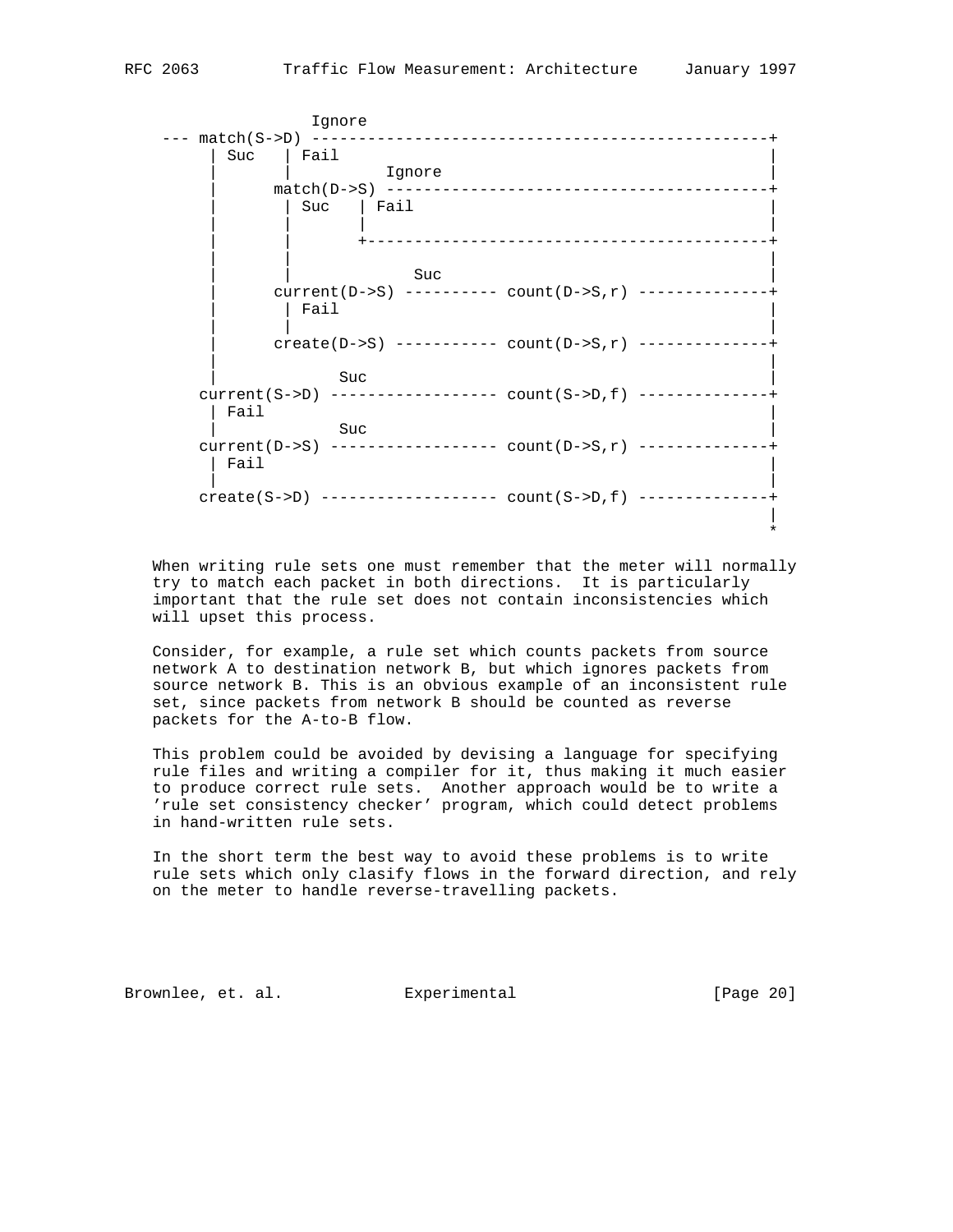4.4 Rules and Rule Sets

 A rule set is an array of rules. Rule sets are held within a meter as entries in an array of rule sets. One member of this array is the CURRENT RULE SET, in that it is the one which is currently being used by the meter to classify incoming packets.

 Rule set 1 is built in to the meter and cannot be changed. It is run when the meter is started up, and provides a very coarse reporting granularity; it is mainly useful for verifying that the meter is running, before a 'useful' rule set is downloaded to it.

 If the meter is instructed to use rule set 0, it will cease measuring; all packets will be ignored until another (non-zero) rule set is made current.

Each rule in a rule set is structured as follows:

 +-------- test ---------+ +---- action -----+ attribute & mask = value: opcode, parameter;

 Opcodes contain two flags: 'goto' and 'test.' The PME maintains a Boolean indicator called the 'test indicator,' which is initially set (on). Execution begins with rule 1, the first in the rule set. It proceeds as follows:

- If the test indicator is on:
	- Perform the test, i.e. AND the attribute value with the mask and compare it with the value.
	- If these are equal the test has succeeded; perform the rule's action (below).
	- If the test fails execute the next rule in the rule set.
	- If there are no more rules in the rule set, return from the match() function indicating failure.
- If the test indicator is off, or the test (above) succeeded: Set the test indicator to this rule's test flag value. Determine the next rule to execute.
	- If the opcode has its goto flag set, its parameter value specifies the number of the next rule.

 Opcodes which don't have their goto flags set either determine the next rule in special ways (Return), or they terminate execution (Ignore, Fail, Count, CountPkt).

Perform the action.

Brownlee, et. al. Experimental [Page 21]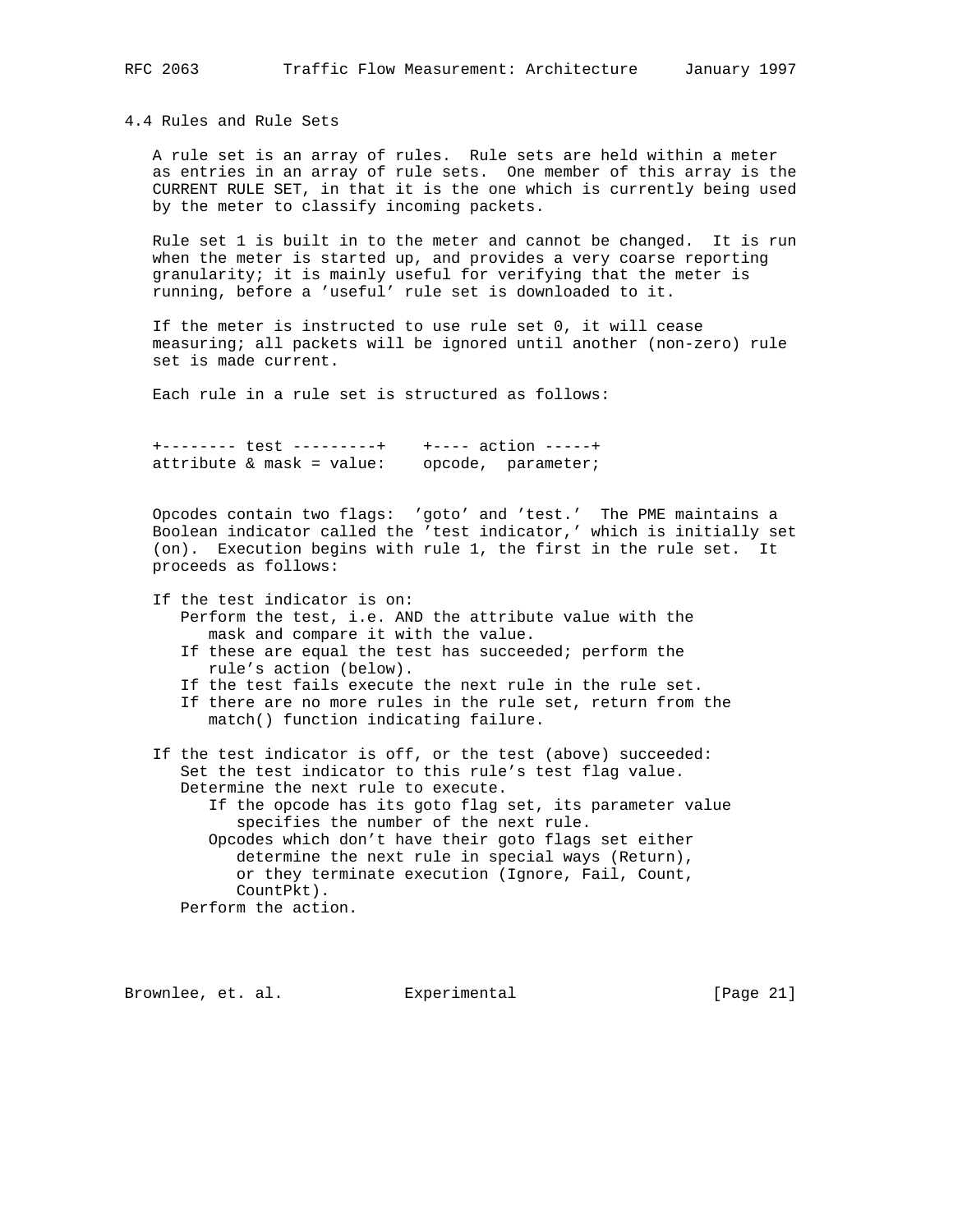The PME maintains two 'history' data structures. The first, the 'return' stack, simply records the index (i.e. 1-origin rule number) of each Gosub rule as it is executed; Return rules pop their Gosub rule index. The second, the 'pattern' queue, is used to save information for later use in building a flow key. A flow key is built by zeroing all its attribute values, then copying attribute and mask information from the pattern stack in the order it was enqueued.

The opcodes are:

|    | opcode        | goto | test         |
|----|---------------|------|--------------|
| 1  | Ignore        | 0    |              |
| 2  | Fail          | Ⴖ    |              |
| 3  | Count         | 0    |              |
| 4  | CountPkt      | 0    |              |
| 5  | Return        | 0    | 0            |
| 6  | Gosub         | 1    | $\mathbf 1$  |
| 7  | GosubAct      | 1    | 0            |
| 8  | Assign        | 1    | 1            |
| 9  | AssignAct     | 1    | 0            |
| 10 | Goto          | 1    | 1            |
| 11 | GotoAct       | 1    | 0            |
| 12 | PushRuleTo    | 1    | $\mathbf{1}$ |
| 13 | PushRuleToAct | 1    | 0            |
| 14 | PushPktTo     | 1    | 1            |
| 15 | PushPktToAct  |      |              |

The actions they perform are:

| Iqnore: |  |  |                                              |  | Stop matching, return from the match() function |
|---------|--|--|----------------------------------------------|--|-------------------------------------------------|
|         |  |  | indicating that the packet is to be ignored. |  |                                                 |

- Fail: Stop matching, return from the match() function indicating failure.
- Count: Stop matching. Save this rule's attribute name, mask and value in the PME's pattern queue, then construct a flow key for the flow to which this this packet belongs. Return from the match() function indicating success. The meter will use the flow key to locate the flow record for this packet's flow.
- CountPkt: As for Count, except that the masked value from the packet is saved in the PME's pattern queue instead of the rule's value.

| Brownlee, et. al. |  |  | Experimental | [Page 22] |  |
|-------------------|--|--|--------------|-----------|--|
|-------------------|--|--|--------------|-----------|--|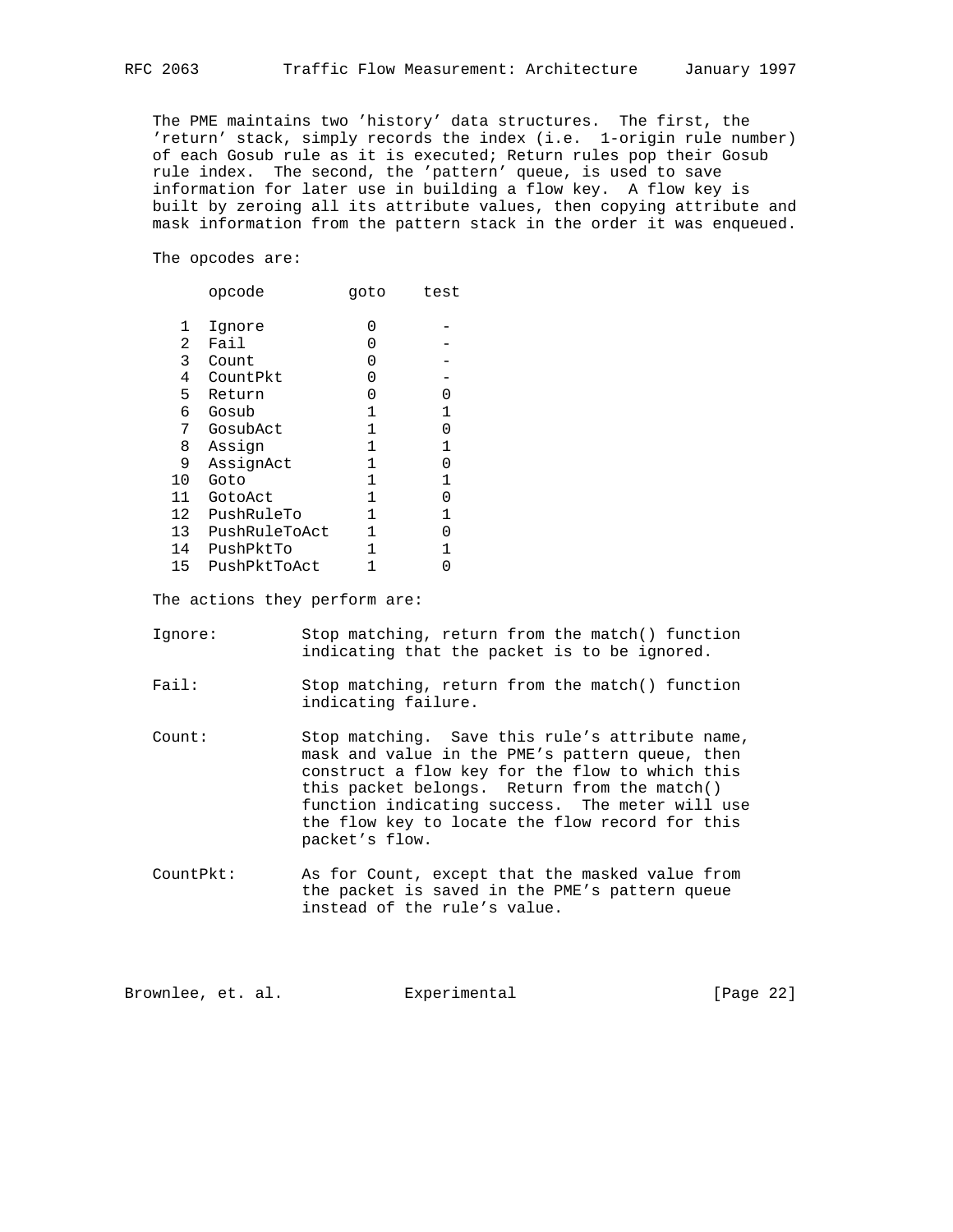Gosub: Call a rule-matching subroutine. Push the current rule number on the PME's return stack, set the test indicator then goto the specified rule.

- GosubAct: Same as Gosub, except that the test indicator is cleared before going to the specified rule.
- Return: Return from a rule-matching subroutine. Pop the number of the calling gosub rule from the PME's 'return' stack and add this rule's parameter value to it to determine the 'target' rule. Clear the test indicator then goto the target rule.

 A subroutine call appears in a rule set as a Gosub rule followed by a small group of following rules. Since a Return action clears the test flag, the action of one of these 'following' rules will be executed; this allows the subroutine to return a result (in addition to any information it may save in the PME's pattern queue).

- Assign: Set the attribute specified in this rule to the value specified in this rule. Set the test indicator then goto the specified rule.
- AssignAct: Same as Assign, except that the test indicator is cleared before going to the specified rule.
- Goto: Set the test indicator then goto the specified rule.
- GotoAct: Clear the test indicator then goto the specified rule.
- PushRuleTo: Save this rule's attribute name, mask and value in the PME's pattern queue. Set the test indicator then goto the specified rule.
- PushRuleToAct: Same as PushRuleTo, except that the test indicator is cleared before going to the specified rule.

 PushRuleTo actions may be used to save the value and mask used in a test, or (if the test is not performed) to save an arbitrary value and mask.

Brownlee, et. al. Experimental [Page 23]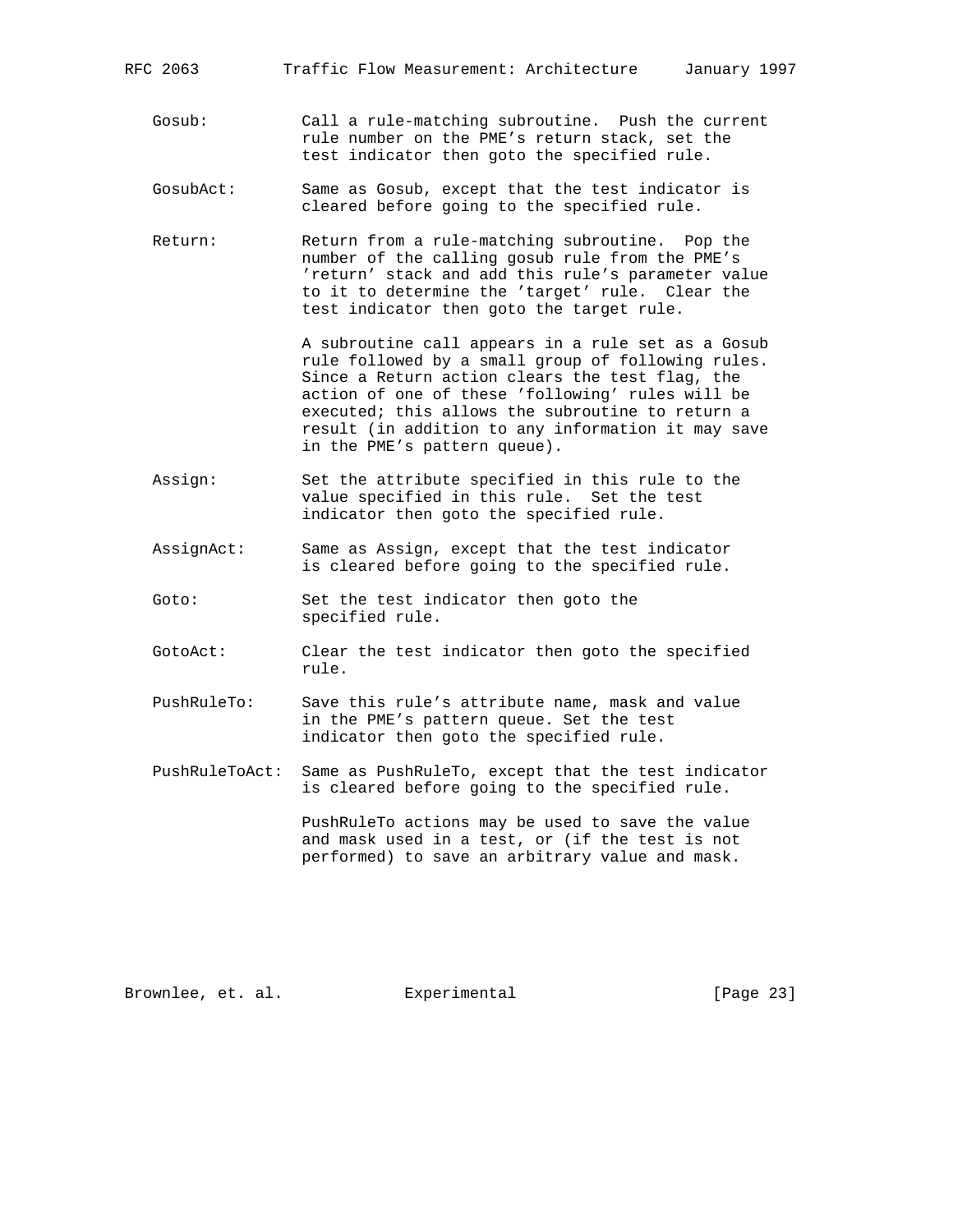PushPktTo: Save this rule's attribute name, mask, together with the masked value from the packet, in the PME's pattern queue. SET the test indicator then goto the specified rule.

 PushPktToAct: Same as PushPktTo, except that the test indicator is cleared before going to the specified rule.

> PushPktTo actions may be used to save a value from the packet using a specified mask. The test in PushPktTo rules will almost never be executed.

 As well as the attributes applying directly to packets (such as SourcePeerAddress, DestTransAddress, etc.) the PME implements several further attribtes. These are:

- Null: Tests performed on the Null attribute always succeed.
- v1 .. v5: v1, v2, v3, v4 and v5 are 'meter variables.' They provide a way to pass parameters into rule-matching subroutines. Each may hold the name of a normal attribute; its value is set by an Assign action. When a meter variable appears as the attribute of a rule, its value specifies the actual attribute to be tested. For example, if v1 had been assigned SourcePeerAddress as its value, a rule with v1 as its attribute would actually test SourcePeerAddress.

 SourceClass, DestClass, FlowClass, SourceKind, DestKind, FlowKind:

 These six attributes may be set by executing PushRuleto actions. They allow the PME to save (in flow records) information which has been built up during matching. Since their values are only defined when matching is complete (and the flow key is built) their values may not be tested in rules.

4.5 Maintaining the Flow Table

 The flow table may be thought of as a 1-origin array of flow records. (A particular implementation may, of course, use whatever data structure is most suitable). When the meter starts up there are no known flows; all the flow records are in the 'inactive' state.

 Each time a packet is seen for a flow which is not in the current flow set a flow record is set up for it; the state of such a record is 'current.' When selecting a record for the new flow the meter searches the flow table for a 'inactive' record - there is no

Brownlee, et. al. Experimental [Page 24]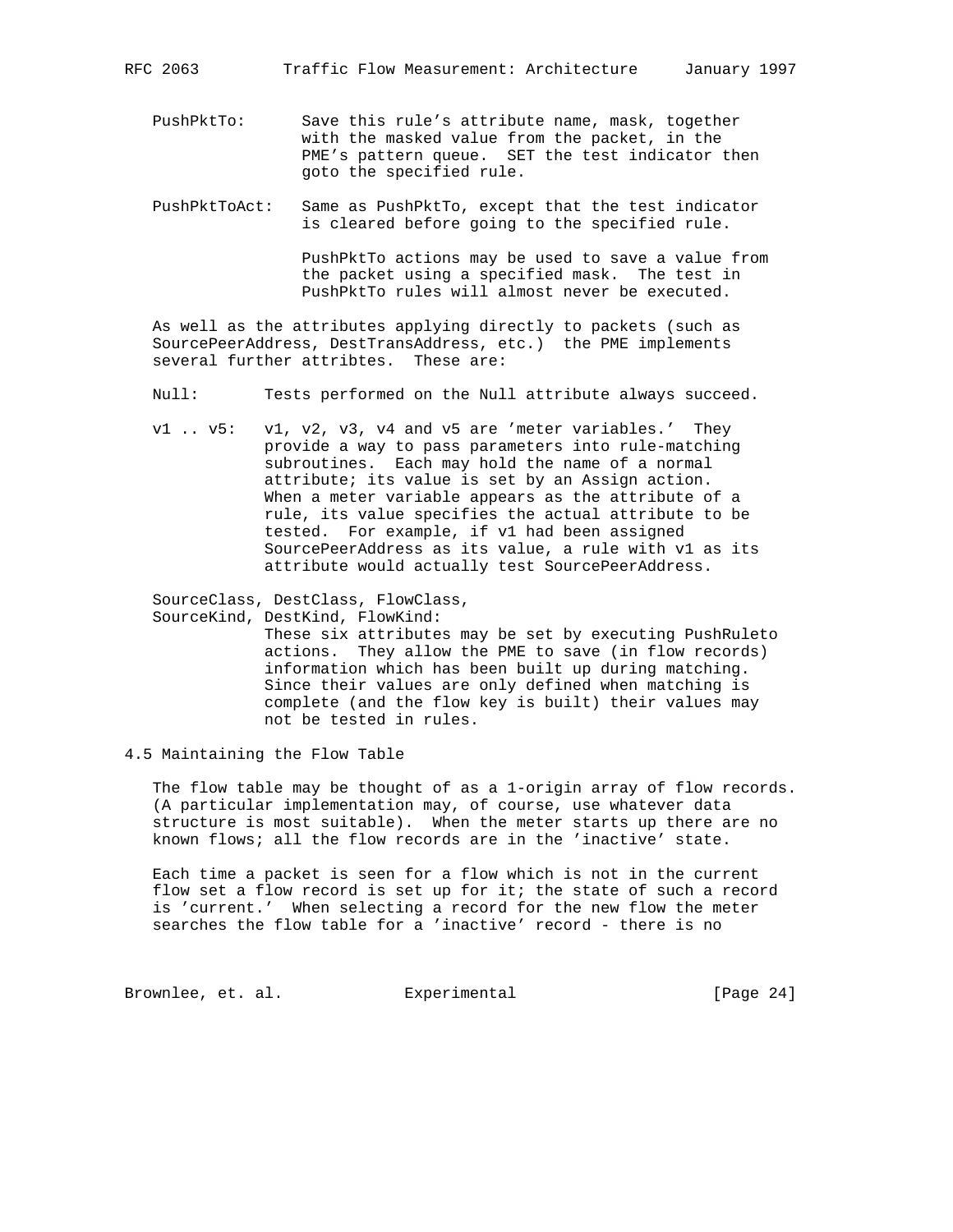particular significance in the ordering of records within the table.

 Flow data may be collected by a 'meter reader' at any time. There is no requirement for collections to be synchronized. The reader may collect the data in any suitable manner, for example it could upload a copy of the whole flow table using a file transfer protocol, or it could read the records in the current flow set row by row using a suitable data transfer protocol.

 The meter keeps information about collections, in particular it maintains a LastCollectTime variable which remembers the time the last collection was made. A second variable, InactivityTime, specifies the minimum time the meter will wait before considering that a flow is idle.

 The meter must recover records used for idle flows, if only to prevent it running out of flow records. Recovered flow records are returned to the 'inactive' state. A variety of recovery strategies are possible, including the following:

 One possible recovery strategy is to recover idle flow records as soon as possible after their data has been collected. To implement this the meter could run a background process which scans the flow table looking for 'current' flows whose 'last packet' time is earlier than the meter's LastCollectTime. This would be suitable for use when one was interested in measuring flow lifetimes.

 Another recovery strategy is to leave idle flows alone as long as possible, which would be suitable if one was only interested in measuring total traffic volumes. It could be implemented by having the meter search for collected idle flows only when it ran out of 'inactive' flow records.

 One further factor a meter should consider before recovering a flow is the number of meter readers which have collected the flow's data. If there are multiple meter readers operating, network Operations personnel should be able to specify the minimum number of meters - or perhaps a specific list of meters - which should collect a flow's data before its memory can be recovered. This issue will be further developed in the future.

4.6 Handling Increasing Traffic Levels

 Under normal conditions the meter reader specifies which set of usage records it wants to collect, and the meter provides them.

 If memory usage rises above the high-water mark the meter should switch to a STANDBY RULE SET so as to increase the granularity of

Brownlee, et. al. Experimental [Page 25]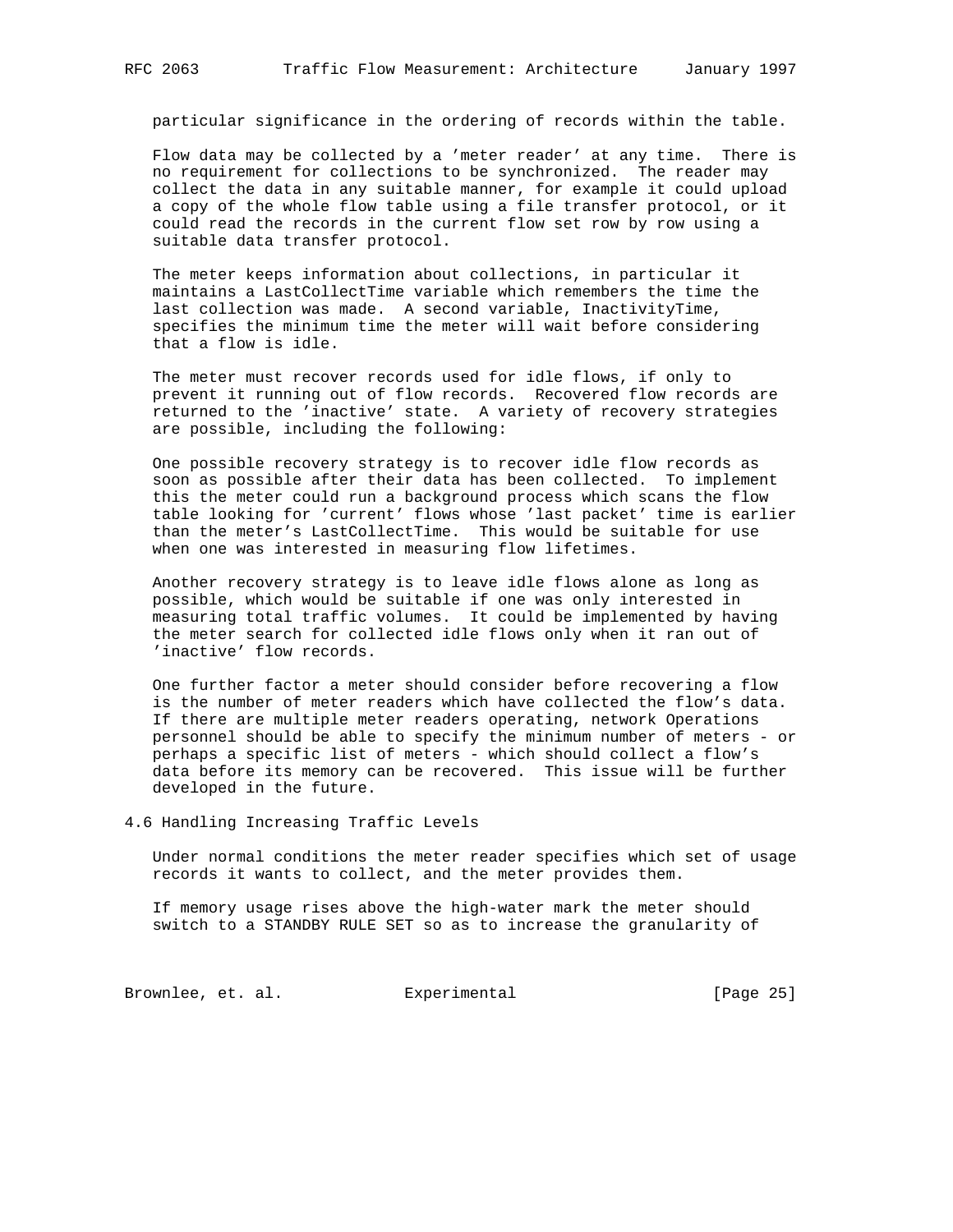flow collection and decrease the rate at which new flows are created. When the manager, usually as part of a regular poll, becomes aware that the meter is using its standby rule set, it could decrease the interval between collections. The meter should also increase its efforts to recover flow memory so as to reduce the number of idle flows in memory. When the situation returns to normal, the manager may request the meter to switch back to its normal rule set.

## 5 Meter Readers

 Usage data is accumulated by a meter (e.g. in a router) as memory permits. It is collected at regular reporting intervals by meter readers, as specified by a manager. The collected data is recorded in a disk file called a FLOW DATA FILE, as a sequence of USAGE RECORDS.

 The following sections describe the contents of usage records and flow data files. Note, however, that at this stage the details of such records and files is not specified in the architecture. Specifying a common format for them would be a worthwhile future development.

## 5.1 Identifying Flows in Flow Records

 Once a packet has been classified and is ready to be counted, an appropriate flow data record must already exist in the flow table; otherwise one must be created. The flow record has a flexible format where unnecessary identification attributes may be omitted. The determination of which attributes of the flow record to use, and of what values to put in them, is specified by the current rule set.

 Note that the combination of start time, rule set id and subscript (row number in the flow table) provide a unique flow identifier, regardless of the values of its other attributes.

 The current rule set may specify additional information, e.g. a computed attribute value such as FlowKind, which is to be placed in the attribute section of the usage record. That is, if a particular flow is matched by the rule set, then the corresponding flow record should be marked not only with the qualifying identification attributes, but also with the additional information. Using this feature, several flows may each carry the same FlowKind value, so that the resulting usage records can be used in post-processing or between meter reader and meter as a criterion for collection.

Brownlee, et. al. Experimental [Page 26]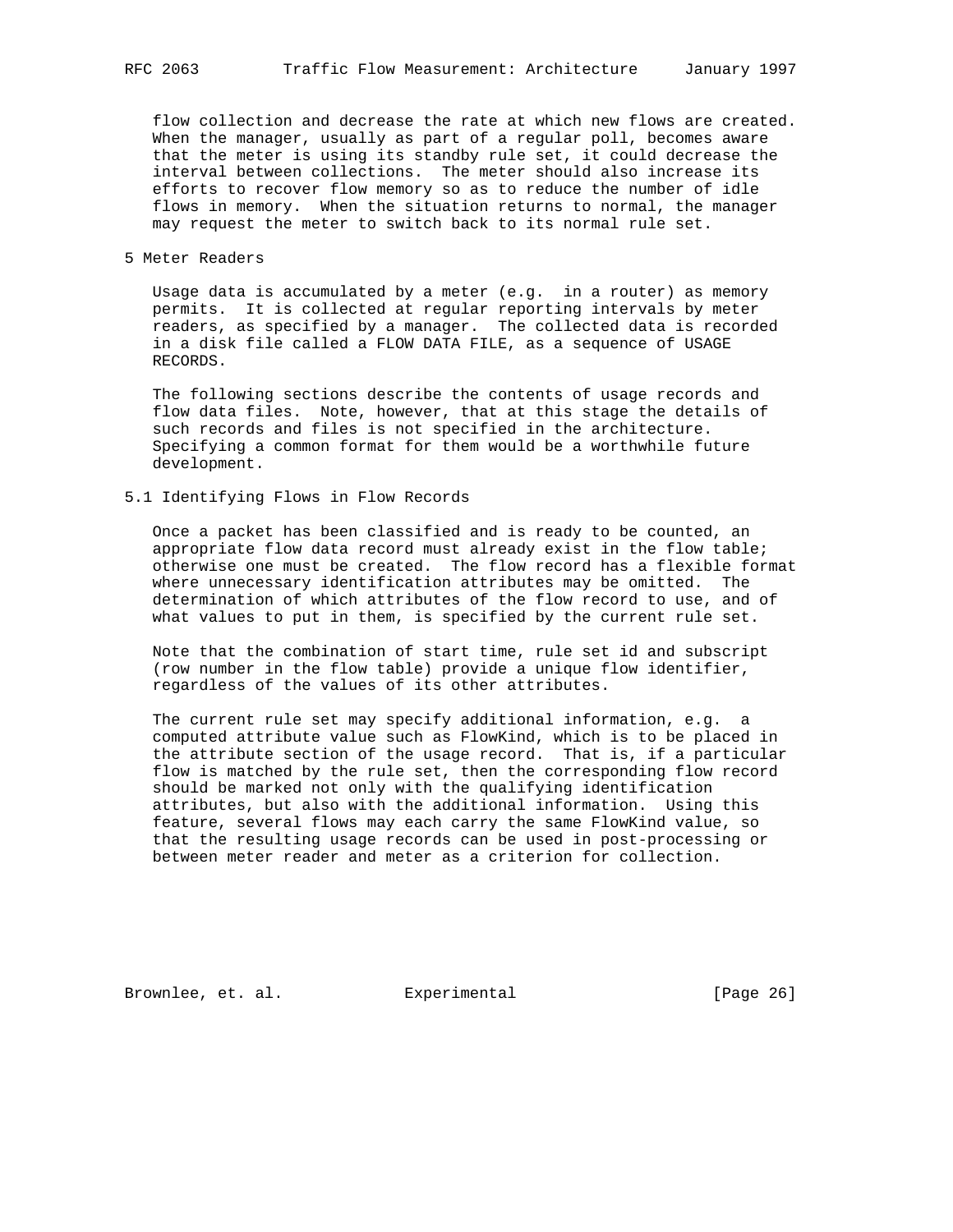## 5.2 Usage Records, Flow Data Files

 The collected usage data will be stored in flow data files on the meter reader, one file for each meter. As well as containing the measured usage data, flow data files must contain information uniquely identifiying the meter from which it was collected.

 A USAGE RECORD contains the descriptions of and values for one or more flows. Quantities are counted in terms of number of packets and number of bytes per flow. Each usage record contains the entity identifier of the meter (a network address), a time stamp and a list of reported flows (FLOW DATA RECORDS). A meter reader will build up a file of usage records by regularly collecting flow data from a meter, using this data to build usage records and concatenating them to the tail of a file. Such a file is called a FLOW DATA FILE.

A usage record contains the following information in some form:

| RECORD IDENTIFIERS:<br>Meter Id (& digital signature if required)<br>Timestamp<br>Collection Rules ID |                      |  |  |  |
|-------------------------------------------------------------------------------------------------------|----------------------|--|--|--|
| FLOW IDENTIFIERS:                                                                                     | COUNTERS             |  |  |  |
| Address List                                                                                          | Packet Count         |  |  |  |
| Subscriber ID (Optional)                                                                              | Byte Count           |  |  |  |
| Attributes (Optional)                                                                                 | Flow Start/Stop Time |  |  |  |

5.3 Meter to Meter Reader: Usage Record Transmission

 The usage record contents are the raison d'etre of the system. The accuracy, reliability, and security of transmission are the primary concerns of the meter/meter reader exchange. Since errors may occur on networks, and Internet packets may be dropped, some mechanism for ensuring that the usage information is transmitted intact is needed.

 Flow data is moved from meter to meter reader via a series of protocol exchanges between them. This may be carried out in various ways, moving individual attribute values, complete flows, or the entire flow table (i.e. all the active flows). One possible method of achieving this transfer is to use SNMP; the 'Traffic Flow Measurement: Meter MIB' document [4] gives details. Note that this is simply one example; the transfer of flow data from meter to meter reader is not specified in this document.

Brownlee, et. al. Experimental [Page 27]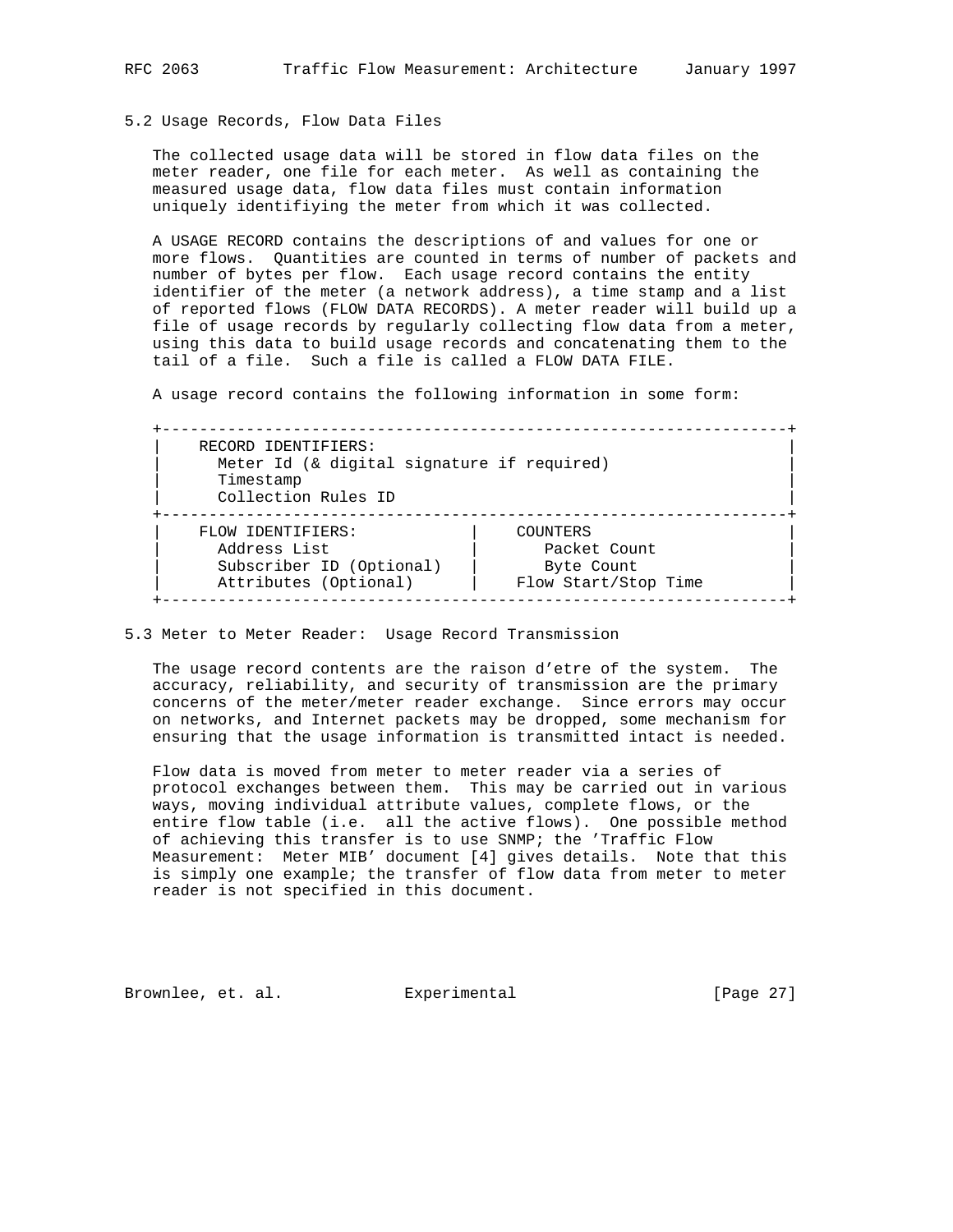The reliability of the data transfer method under light, normal, and extreme network loads should be understood before selecting among collection methods.

 In normal operation the meter will be running a rule file which provides the required degree of flow reporting granularity, and the meter reader(s) will collect the flow data often enough to allow the meter's garbage collection mechanism to maintain a stable level of memory usage.

 In the worst case traffic may increase to the point where the meter is in danger of running completely out of flow memory. The meter implementor must decide how to handle this, for example by switching to a default (extremely coarse granularity) rule set, by sending a trap to the manager, or by attempting to dump flow data to the meter reader.

 Users of the Traffic Flow Measurement system should analyse their requirements carefully and assess for themselves whether it is more important to attempt to collect flow data at normal granularity (increasing the collection frequency as needed to keep up with traffic volumes), or to accept flow data with a coarser granularity. Similarly, it may be acceptable to lose flow data for a short time in return for being sure that the meter keeps running properly, i.e. is not overwhelmed by rising traffic levels.

6 Managers

 A manager configures meters and controls meter readers. It does this via the interactions described below.

- 6.1 Between Manager and Meter: Control Functions
	- DOWNLOAD RULE SET: A meter may hold an array of rule sets. One of these, the 'default' rule set, is built in to the meter and cannot be changed; the others must be downloaded by the manager. A manager may use any suitable protocol exchange to achieve this, for example an FTP file transfer or a series of SNMP SETs, one for each row of the rule set.
	- SWITCH TO SPECIFIED RULE SET: Once the rule sets have been downloaded, the manager must instruct the meter which rule set it is to actually run (i.e. which is to be the current rule set), and which is to be the standby rule set.
	- SET HIGH WATER MARK: A percentage value interpreted by the meter which tells the meter when to switch to its standby rule set, so as to increase the granularity of the flows and conserve the meter's

Brownlee, et. al. Experimental [Page 28]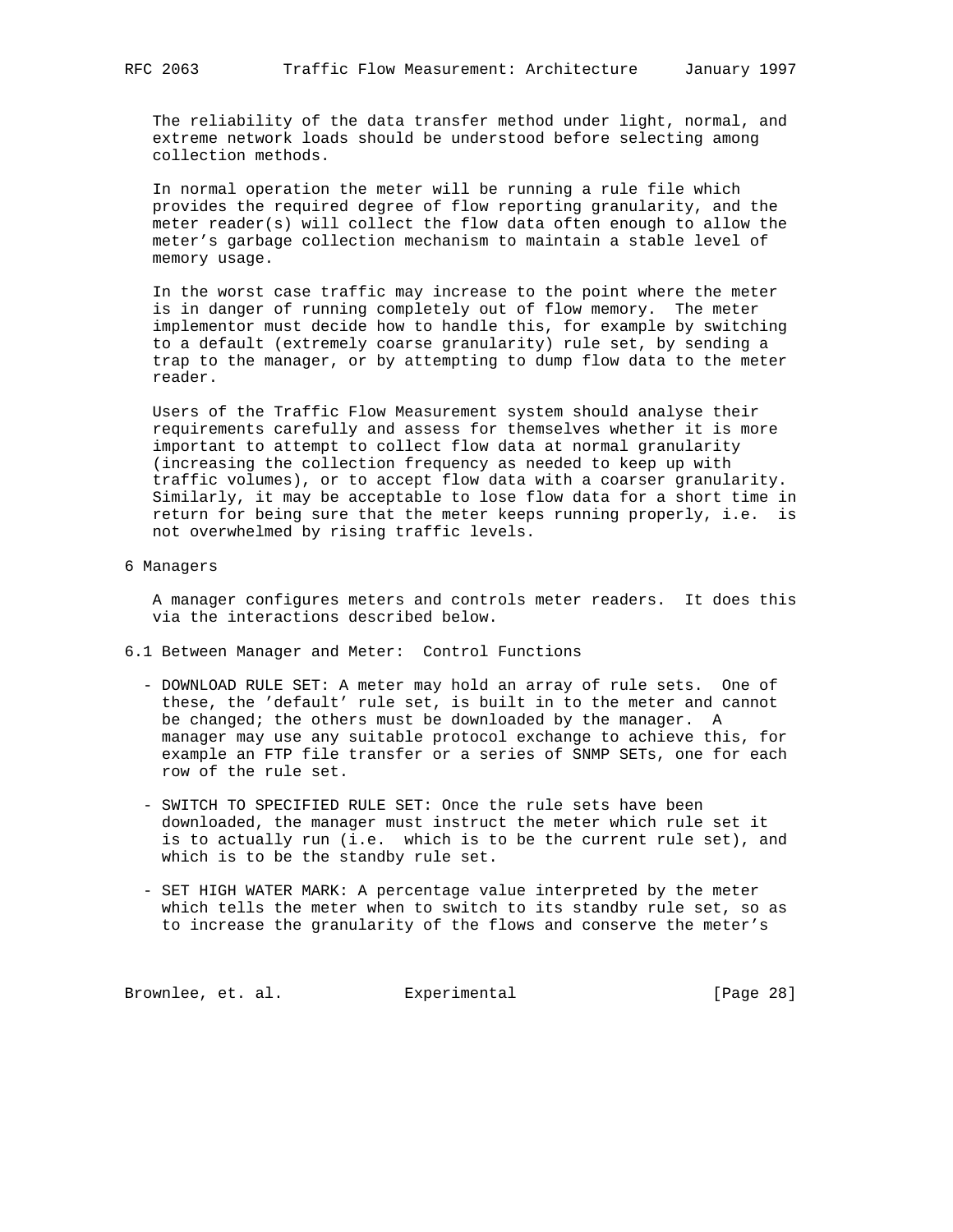flow memory. Once this has happened, the manager may also change the polling frequency or the meter's control parameters (so as to increase the rate at which the meter can recover memory from idle flows).

 If the high traffic levels persist, the meter's normal rule set may have to be rewritten to permanently reduce the reporting granularity.

- SET FLOW TERMINATION PARAMETERS: The meter should have the good sense in situations where lack of resources may cause data loss to purge flow records from its tables. Such records may include:
	- Flows that have already been reported to at least one meter reader, and show no activity since the last report,
	- Oldest flows, or
	- Flows with the smallest number of unreported packets.
- SET INACTIVITY TIMEOUT: This is a time in seconds since the last packet was seen for a flow. Flow records may be reclaimed if they have been idle for at least this amount of time, and have been collected in accordance with the current collection criteria.
- 6.2 Between Manager and Meter Reader: Control Functions

 Because there are a number of parameters that must be set for traffic flow measurement to function properly, and viable settings may change as a result of network traffic characteristics, it is desirable to have dynamic network management as opposed to static meter configurations. Many of these operations have to do with space tradeoffs - if memory at the meter is exhausted, either the reporting interval must be decreased or a coarser granularity of aggregation must be used so that more data fits into less space.

 Increasing the reporting interval effectively stores data in the meter; usage data in transit is limited by the effective bandwidth of the virtual link between the meter and the meter reader, and since these limited network resources are usually also used to carry user data (the purpose of the network), the level of traffic flow measurement traffic should be kept to an affordable fraction of the bandwidth. ("Affordable" is a policy decision made by the network Operations personnel). At any rate, it must be understood that the operations below do not represent the setting of independent variables; on the contrary, each of the values set has a direct and measurable effect on the behaviour of the other variables.

Brownlee, et. al. Experimental [Page 29]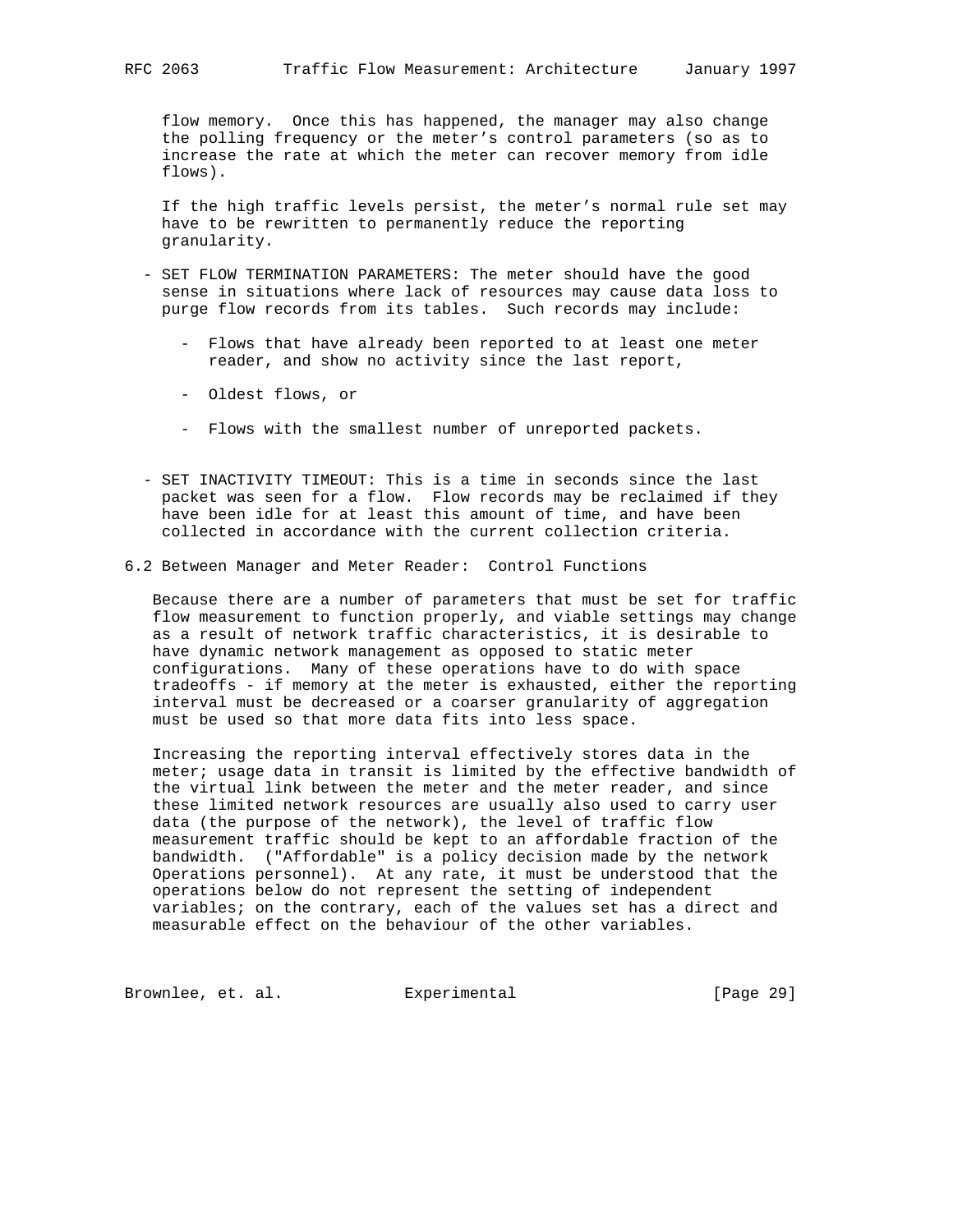Network management operations follow:

- MANAGER and METER READER IDENTIFICATION: The manager should ensure that meters report to the correct set of collection stations, and take steps to prevent unauthorised access to usage information. The collection stations so identified should be prepared to poll if necessary and accept data from the appropriate meters. Alternate collection stations may be identified in case both the primary manager and the primary collection station are unavailable. Similarly, alternate managers may be identified.
- REPORTING INTERVAL CONTROL: The usual reporting interval should be selected to cope with normal traffic patterns. However, it may be possible for a meter to exhaust its memory during traffic spikes even with a correctly set reporting interval. Some mechanism must be available for the meter to tell the manager that it is in danger of exhausting its memory (by declaring a 'high water' condition), and for the manager to arbitrate (by decreasing the polling interval, letting nature take its course, or by telling the meter to ask for help sooner next time).
- GRANULARITY CONTROL: Granularity control is a catch-all for all the parameters that can be tuned and traded to optimise the system's ability to reliably measure and store information on all the traffic (or as close to all the traffic as an administration requires). Granularity
	- Controls flow-id granularities for each interface, and
	- Determines the number of buckets into which user traffic will be lumped together.

 Since granularity is controlled by the meter's current rule set, the manager can only change it by requesting the meter to switch to a different rule set. The new rule set could be downloaded when required, or it could have been downloaded as part of the meter's initial configuration.

 - FLOW LIFETIME CONTROL: Flow termination parameters include timeout parameters for obsoleting inactive flows and removing them from tables and maximum flow lifetimes. This is intertwined with reporting interval and granularity, and must be set in accordance with the other parameters.

Brownlee, et. al. Experimental [Page 30]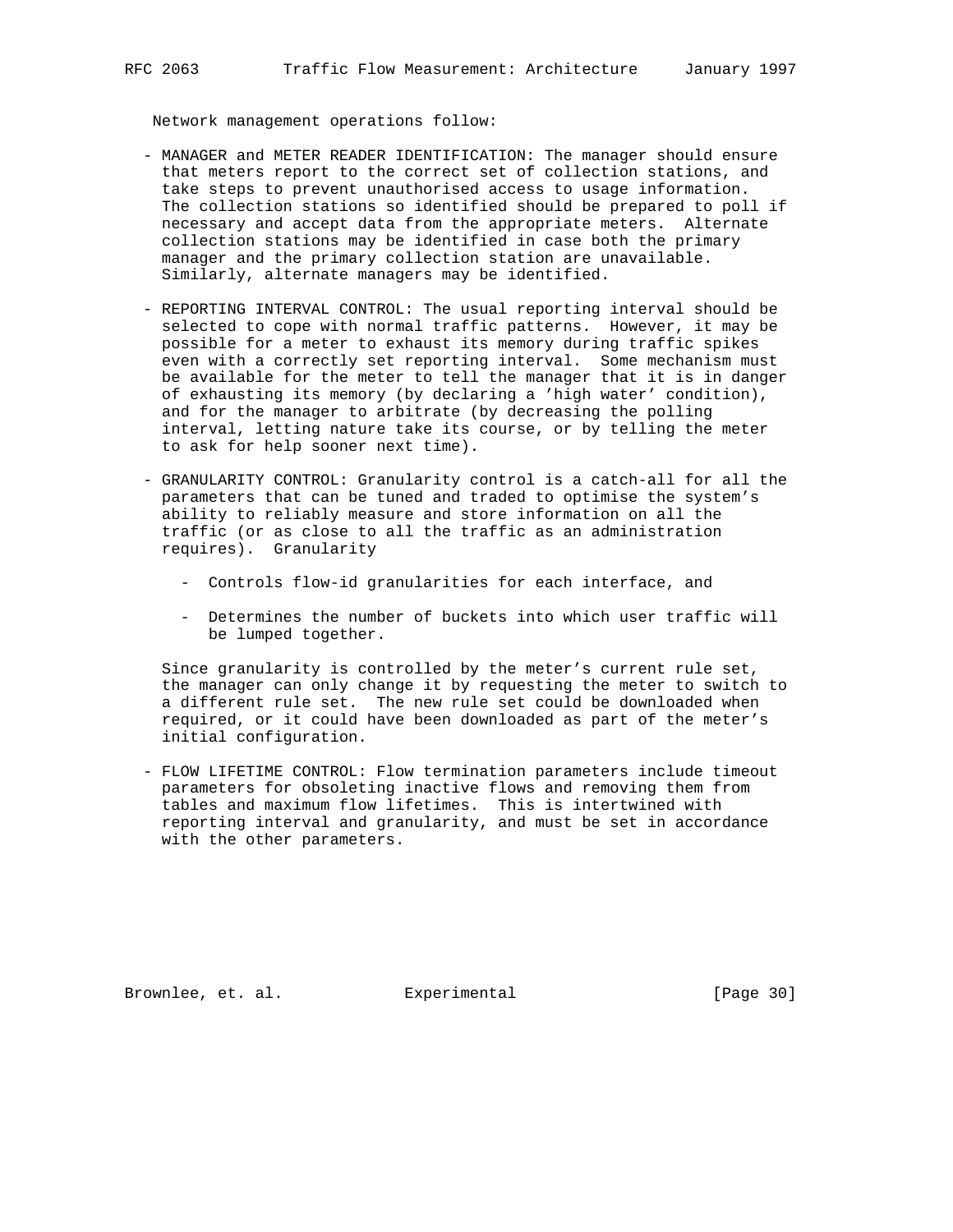#### 6.3 Exception Conditions

 Exception conditions must be handled, particularly occasions when the meter runs out of buffer space. Since, to prevent counting any packet twice, packets can only be counted in a single flow at any given time, discarding records will result in the loss of information. The mechanisms to deal with this are as follows:

 - METER OUTAGES: In case of impending meter outages (controlled crashes, etc.) the meter could send a trap to the manager. The manager could then request one or more meter readers to pick up the usage record from the meter.

 Following an uncontrolled meter outage such as a power failure, the meter could send a trap to the manager indicating that it has restarted. The manager could then download the meter's correct rule set and advise the meter reader(s) that the meter is running again. Alternatively, the meter reader may discover from its regular poll that a meter has failed and restarted. It could then advise the manager of this, instead of relying on a trap from the meter.

- METER READER OUTAGES: If the collection system is down or isolated, the meter should try to inform the manager of its failure to communicate with the collection system. Usage data is maintained in the flows' rolling counters, and can be recovered when the meter reader is restarted.
- MANAGER OUTAGES: If the manager fails for any reason, the meter should continue measuring and the meter reader(s) should keep gathering usage records.
- BUFFER PROBLEMS: The network manager may realise that there is a 'low memory' condition in the meter. This can usually be attributed to the interaction between the following controls:
	- The reporting interval is too infrequent,
	- The reporting granularity is too fine, or
	- The throughput/bandwidth of circuits carrying the usage data is too low.

 The manager may change any of these parameters in response to the meter (or meter reader's) plea for help.

Brownlee, et. al. Experimental [Page 31]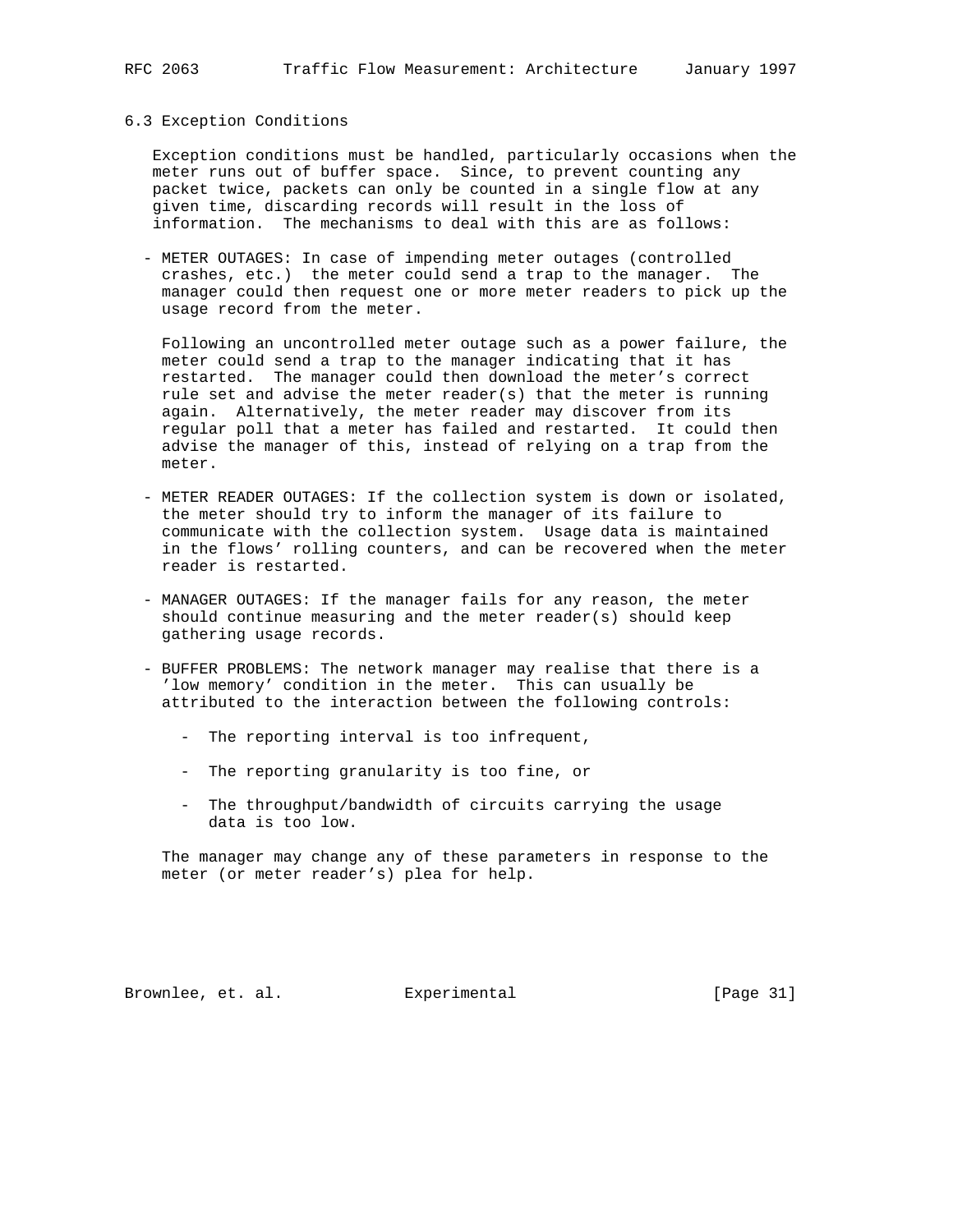6.4 Standard Rule Sets

 Although the rule table is a flexible tool, it can also become very complex. It may be helpful to develop some rule sets for common applications:

- PROTOCOL TYPE: The meter records packets by protocol type. This will be the default rule table for Traffic Flow Meters.
- ADJACENT SYSTEMS: The meter records packets by the MAC address of the Adjacent Systems (neighbouring originator or next-hop). (Variants on this table are "report source" or "report sink" only.) This strategy might be used by a regional or backbone network which wants to know how much aggregate traffic flows to or from its subscriber networks.
- END SYSTEMS: The meter records packets by the IP address pair contained in the packet. (Variants on this table are "report source" or "report sink" only.) This strategy might be used by an End System network to get detailed host traffic matrix usage data.
- TRANSPORT TYPE: The meter records packets by transport address; for IP packets this provides usage information for the various IP services.
- HYBRID SYSTEMS: Combinations of the above, e.g. for one interface report End Systems, for another interface report Adjacent Systems. This strategy might be used by an enterprise network to learn detail about local usage and use an aggregate count for the shared regional network.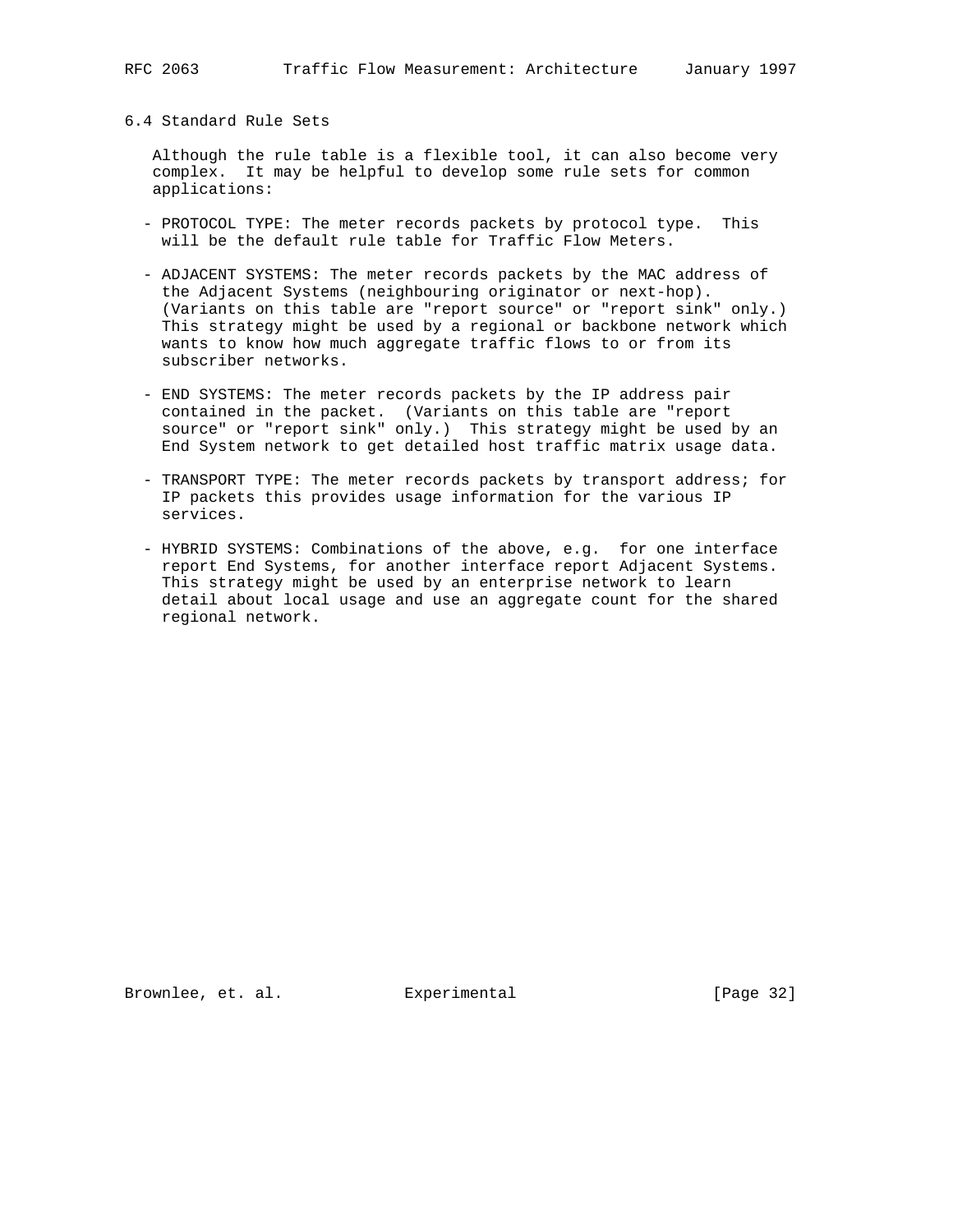# 7 APPENDICES

7.1 Appendix A: Network Characterisation

 Internet users have extraordinarily diverse requirements. Networks differ in size, speed, throughput, and processing power, among other factors. There is a range of traffic flow measurement capabilities and requirements. For traffic flow measurement purposes, the Internet may be viewed as a continuum which changes in character as traffic passes through the following representative levels:

| International      |     |     |                                                           |      |      |
|--------------------|-----|-----|-----------------------------------------------------------|------|------|
| Backbones/National |     |     |                                                           |      |      |
|                    |     |     |                                                           |      |      |
| Regional/MidLevel  |     |     |                                                           |      |      |
|                    |     |     | $\left\langle \begin{array}{c} \end{array} \right\rangle$ |      |      |
| Stub/Enterprise    |     |     |                                                           |      |      |
|                    |     |     |                                                           |      |      |
| End-Systems/Hosts  | xxx | xxx | xxx                                                       | xxxx | xxxx |

 Note that mesh architectures can also be built out of these components, and that these are merely descriptive terms. The nature of a single network may encompass any or all of the descriptions below, although some networks can be clearly identified as a single type.

 BACKBONE networks are typically bulk carriers that connect other networks. Individual hosts (with the exception of network management devices and backbone service hosts) typically are not directly connected to backbones.

 REGIONAL networks are closely related to backbones, and differ only in size, the number of networks connected via each port, and geographical coverage. Regionals may have directly connected hosts, acting as hybrid backbone/stub networks. A regional network is a SUBSCRIBER to the backbone.

 STUB/ENTERPRISE networks connect hosts and local area networks. STUB/ENTERPRISE networks are SUBSCRIBERS to regional and backbone networks.

 END SYSTEMS, colloquially HOSTS, are SUBSCRIBERS to any of the above networks.

 Providing a uniform identification of the SUBSCRIBER in finer granularity than that of end-system, (e.g. user/account), is beyond the scope of the current architecture, although an optional attribute

Brownlee, et. al. **Experimental** [Page 33]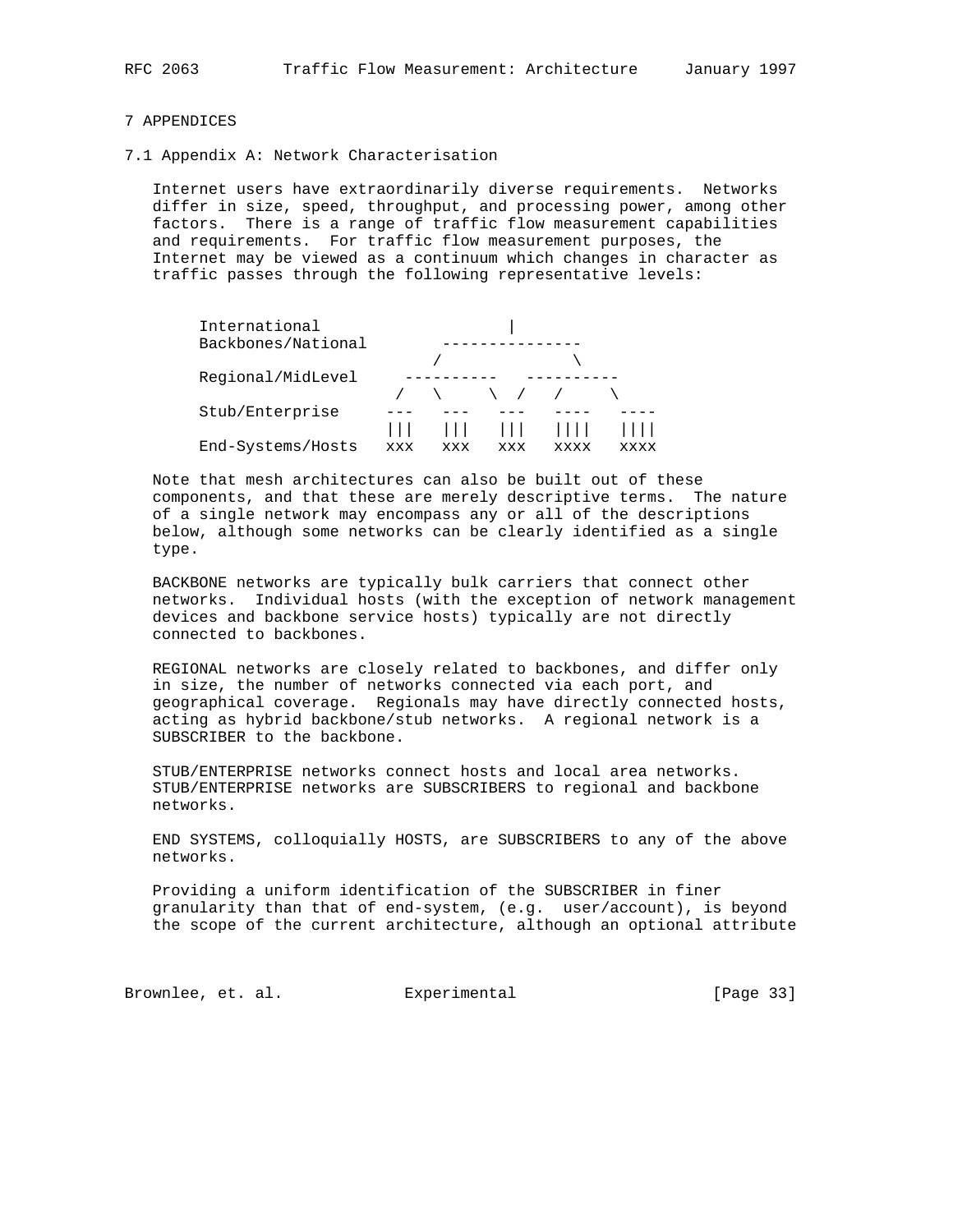in the traffic flow measurement record may carry system-specific "accountable (billable) party" labels so that meters can implement proprietary or non-standard schemes for the attribution of network traffic to responsible parties.

7.2 Appendix B: Recommended Traffic Flow Measurement Capabilities

 Initial recommended traffic flow measurement conventions are outlined here according to the following Internet building blocks. It is important to understand what complexity reporting introduces at each network level. Whereas the hierarchy is described top-down in the previous section, reporting requirements are more easily addressed bottom-up.

 End-Systems Stub Networks Enterprise Networks Regional Networks Backbone Networks

 END-SYSTEMS are currently responsible for allocating network usage to end-users, if this capability is desired. From the Internet Protocol perspective, end-systems are the finest granularity that can be identified without protocol modifications. Even if a meter violated protocol boundaries and tracked higher-level protocols, not all packets could be correctly allocated by user, and the definition of user itself varies too widely from operating system to operating system (e.g. how to trace network usage back to users from shared processes).

 STUB and ENTERPRISE networks will usually collect traffic data either by end- system network address or network address pair if detailed reporting is required in the local area network. If no local reporting is required, they may record usage information in the exit router to track external traffic only. (These are the only networks which routinely use attributes to perform reporting at granularities finer than end-system or intermediate-system network address.)

 REGIONAL networks are intermediate networks. In some cases, subscribers will be enterprise networks, in which case the intermediate system network address is sufficient to identify the regional's immediate subscriber. In other cases, individual hosts or a disjoint group of hosts may constitute a subscriber. Then end system network address pairs need to be tracked for those subscribers. When the source may be an aggregate entity (such as a network, or adjacent router representing traffic from a world of hosts beyond) and the destination is a singular entity (or vice versa), the meter is said to be operating as a HYBRID system.

Brownlee, et. al. Experimental [Page 34]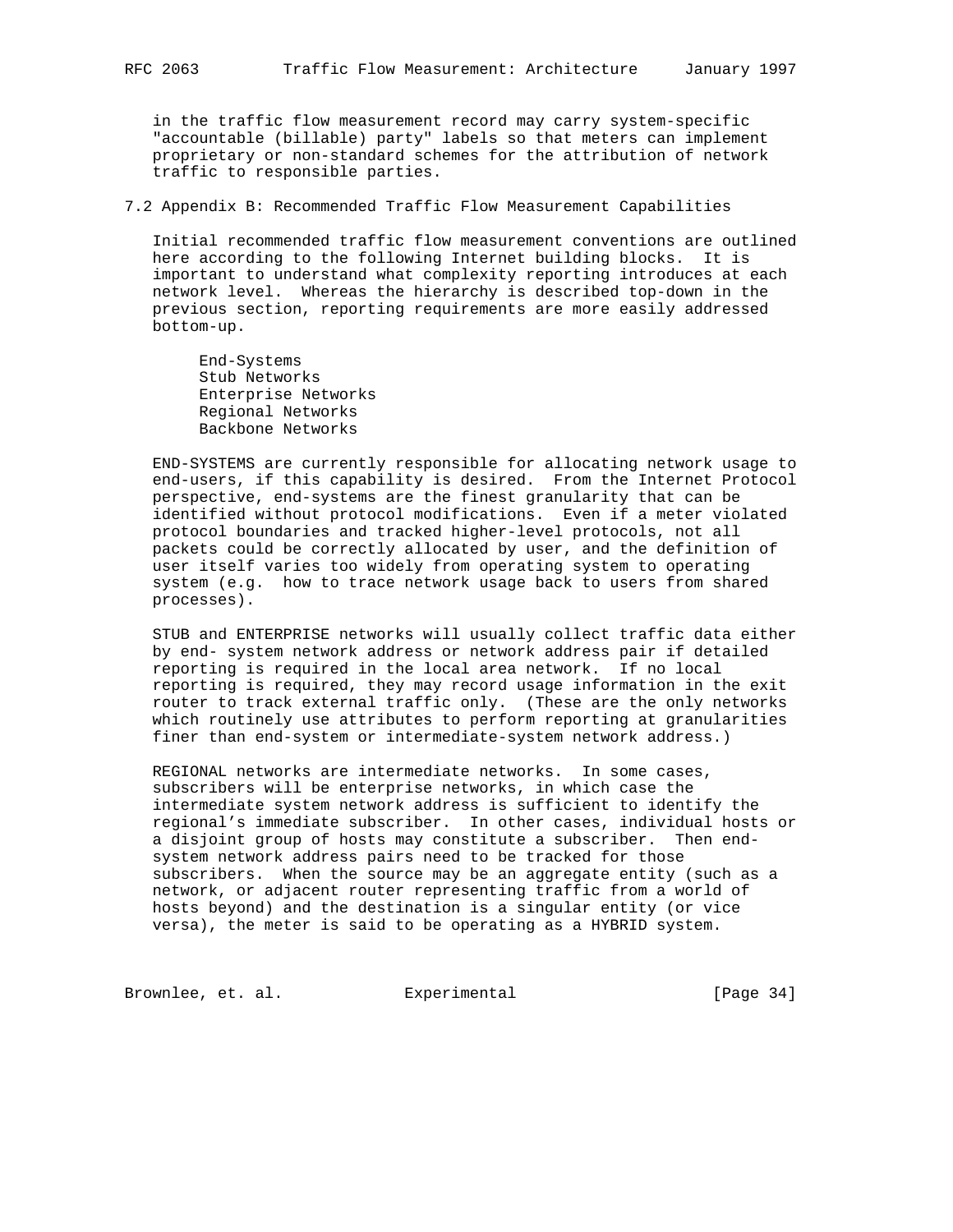At the regional level, if the overhead is tolerable it may be advantageous to report usage both by intermediate system network address (e.g. adjacent router address) and by end-system network address or end-system network address pair.

 BACKBONE networks are the highest level networks operating at higher link speeds and traffic levels. The high volume of traffic will in most cases preclude detailed traffic flow measurement. Backbone networks will usually account for traffic by adjacent routers' network addresses.

# 7.3 Appendix C: List of Defined Flow Attributes

 This Appendix provides a checklist of the attributes defined to date; others will be added later as the Traffic Measurement Architecture is further developed.

| $\Omega$        | Null                         |         |                         |
|-----------------|------------------------------|---------|-------------------------|
| $\mathbf{1}$    | Flow Subscript               | Integer | Flow table info         |
| $\mathfrak{D}$  | Flow Status                  | Integer |                         |
| 4               | Source Interface             | Integer | Source Address          |
| 5               | Source Adjacent Type         | Integer |                         |
| 6               | Source Adjacent Address      | String  |                         |
| 7               | Source Adjacent Mask         | String  |                         |
| 8               | Source Peer Type             | Integer |                         |
| 9               | Source Peer Address          | String  |                         |
| 10 <sup>1</sup> | Source Peer Mask             | String  |                         |
| 11              | Source Trans Type            | Integer |                         |
| 12              | Source Trans Address         | String  |                         |
| 13 <sup>7</sup> | Source Trans Mask            | String  |                         |
| 14              | Destination Interface        | Integer | Destination Address     |
| 15              | Destination Adjacent Type    | Integer |                         |
| 16              | Destination Adjacent Address | String  |                         |
| 17              | Destination AdjacentMask     | String  |                         |
| 18              | Destination PeerType         | Integer |                         |
| 19              | Destination PeerAddress      | String  |                         |
| 20              | Destination PeerMask         | String  |                         |
| 21              | Destination TransType        | Integer |                         |
| 22              | Destination TransAddress     | String  |                         |
| 23              | Destination TransMask        | String  |                         |
| 24              | Packet Scale Factor          | Integer | 'Other' attributes      |
| 25              | Byte Scale Factor            | Integer |                         |
| 26              | Rule Set Number              | Integer |                         |
| 27              | Forward Bytes                | Counter | Source-to-Dest counters |
| 28              | Forward Packets              | Counter |                         |
|                 |                              |         |                         |

Brownlee, et. al. Experimental [Page 35]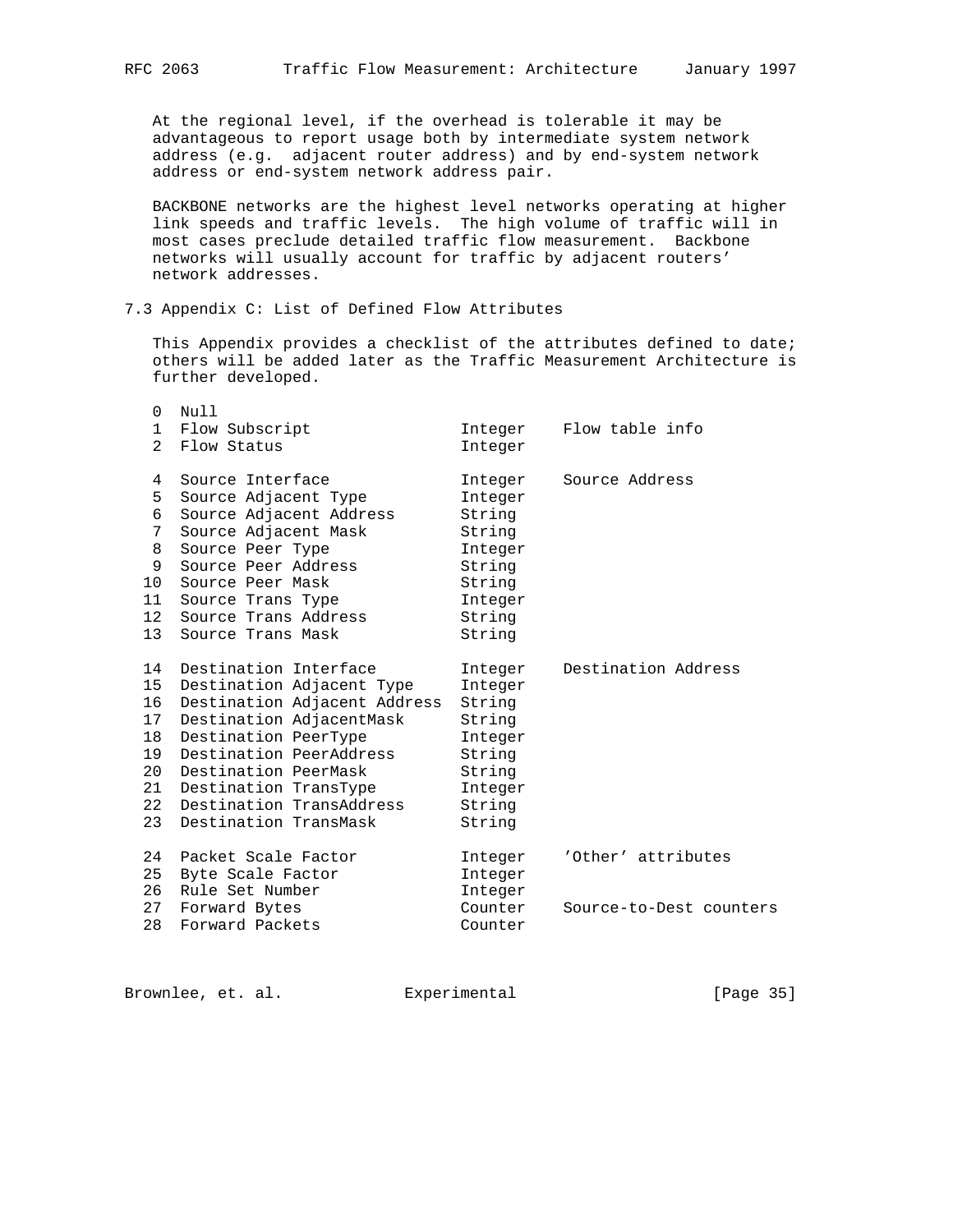| 29<br>30<br>31<br>34<br>35 | Reverse Bytes<br>Reverse Packets<br>First Time<br>32 Last Active Time<br>33 Source Subscriber ID<br>Destination Subscriber ID<br>Session ID | Counter<br>Counter<br>TimeTicks<br>TimeTicks<br>String<br>String<br>String | Dest-to-Source counters<br>Activity times<br>Session attributes |
|----------------------------|---------------------------------------------------------------------------------------------------------------------------------------------|----------------------------------------------------------------------------|-----------------------------------------------------------------|
| 36<br>37<br>38<br>39<br>41 | Source Class<br>Destination Class<br>Flow Class<br>Source Kind<br>40 Destination Kind<br>Flow Kind                                          | Integer<br>Integer<br>Integer<br>Integer<br>Integer<br>Integer             | 'Computed' attributes                                           |
| 51<br>55                   | V1<br>52 V <sub>2</sub><br>53 V3<br>54 V4<br>V5                                                                                             | Integer<br>Integer<br>Integer<br>Integer<br>Integer                        | Meter variables                                                 |

7.4 Appendix D: List of Meter Control Variables

| Current Rule Set Number      | Integer    |
|------------------------------|------------|
| Standby Rule Set Number      | Integer    |
| High Water Mark              | Percentage |
| Flood Mark                   | Percentage |
| Inactivity Timeout (seconds) | Integer    |
| Last Collect Time            | TimeTicks  |

### 8 Acknowledgments

 This document was initially produced under the auspices of the IETF's Internet Accounting Working Group with assistance from SNMP, RMON and SAAG working groups. This version documents the implementation work done by the Internet Accounting Working Group, and is intended to provide a starting point for the Realtime Traffic Flow Measurement Working Group. Particular thanks are due to Stephen Stibler (IBM Research) for his patient and careful comments during the preparation of this memo.

Brownlee, et. al. Experimental [Page 36]